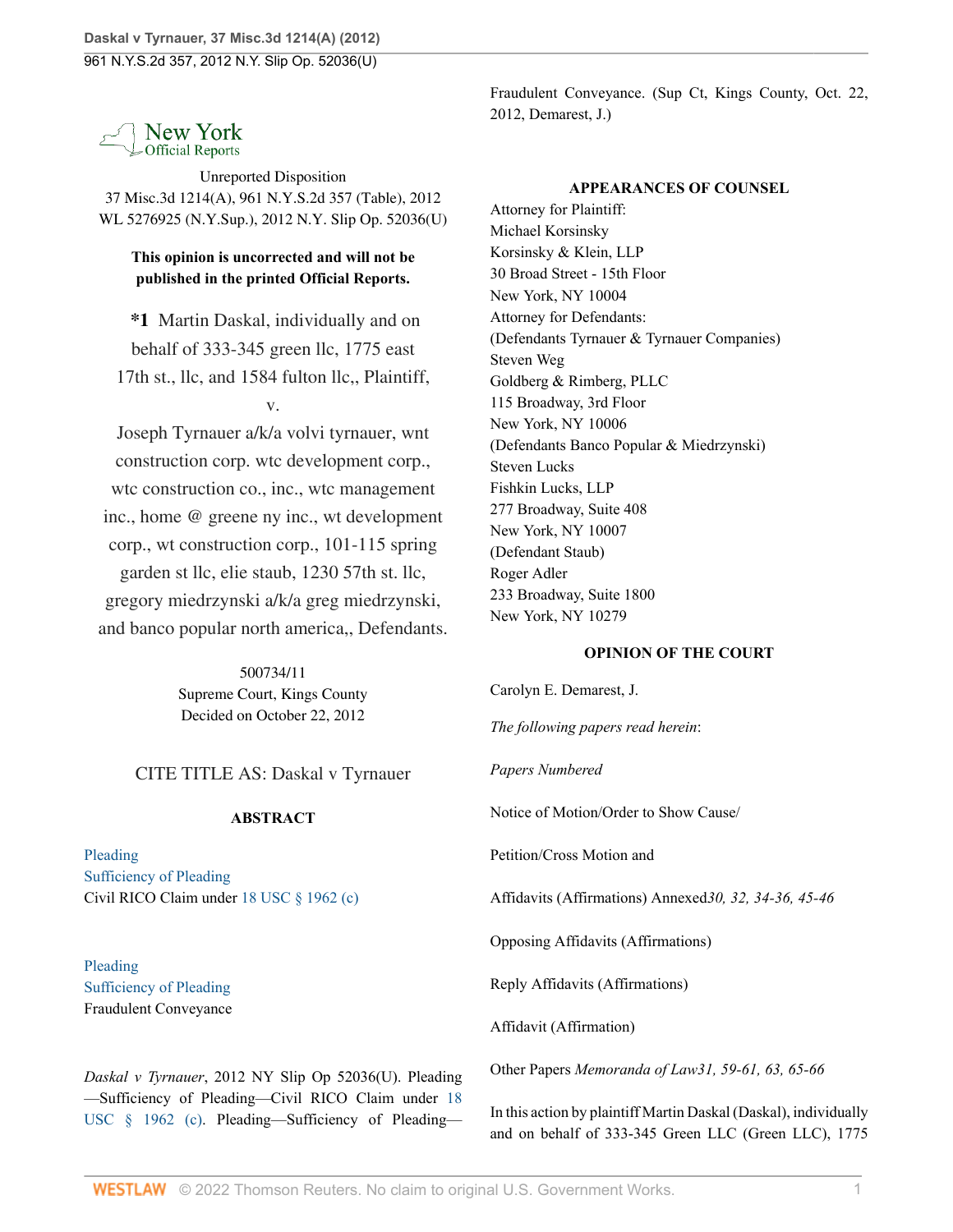East 17th St., LLC, and 1584 Fulton LLC (collectively, plaintiff), defendants Joseph Tyrnauer a/k/a Volvi Tyrnauer (Tyrnauer), WNT Construction Corp., WTC Development Corp., WTC Construction Co., Inc. (WTC Construction), WTC Management Inc., Home @ Greene NY Inc. (Home @ Greene), WT Development Corp., WT Construction Corp., and 101-115 Spring Garden St LLC (the Tyrnauer defendants) move for an order dismissing plaintiff's first amended complaint: (1) pursuant to [CPLR 3211 \(a\) \(7\),](http://www.westlaw.com/Link/Document/FullText?findType=L&pubNum=1000059&cite=NYCPR3211&originatingDoc=Ifc6eea031f9d11e2b66bbd5332e2d275&refType=LQ&originationContext=document&vr=3.0&rs=cblt1.0&transitionType=DocumentItem&contextData=(sc.UserEnteredCitation)) for failure to state a cause of action upon which relief may be granted, (2) pursuant to [CPLR 3013](http://www.westlaw.com/Link/Document/FullText?findType=L&pubNum=1000059&cite=NYCPS3013&originatingDoc=Ifc6eea031f9d11e2b66bbd5332e2d275&refType=LQ&originationContext=document&vr=3.0&rs=cblt1.0&transitionType=DocumentItem&contextData=(sc.UserEnteredCitation)) and [3014,](http://www.westlaw.com/Link/Document/FullText?findType=L&pubNum=1000059&cite=NYCPR3014&originatingDoc=Ifc6eea031f9d11e2b66bbd5332e2d275&refType=LQ&originationContext=document&vr=3.0&rs=cblt1.0&transitionType=DocumentItem&contextData=(sc.UserEnteredCitation)) for failure to plead plain and concise statements, and (3) pursuant to [CPLR 3016 \(b\)](http://www.westlaw.com/Link/Document/FullText?findType=L&pubNum=1000059&cite=NYCPR3016&originatingDoc=Ifc6eea031f9d11e2b66bbd5332e2d275&refType=LQ&originationContext=document&vr=3.0&rs=cblt1.0&transitionType=DocumentItem&contextData=(sc.UserEnteredCitation)), for failure to allege fraud with particularity. Defendant Elie Staub (Staub) moves for an order dismissing plaintiff's first amended complaint as against him on these same grounds, and also for an order, pursuant to [CPLR](http://www.westlaw.com/Link/Document/FullText?findType=L&pubNum=1000059&cite=NYCPS603&originatingDoc=Ifc6eea031f9d11e2b66bbd5332e2d275&refType=LQ&originationContext=document&vr=3.0&rs=cblt1.0&transitionType=DocumentItem&contextData=(sc.UserEnteredCitation)) [603](http://www.westlaw.com/Link/Document/FullText?findType=L&pubNum=1000059&cite=NYCPS603&originatingDoc=Ifc6eea031f9d11e2b66bbd5332e2d275&refType=LQ&originationContext=document&vr=3.0&rs=cblt1.0&transitionType=DocumentItem&contextData=(sc.UserEnteredCitation)), severing the claims asserted as against him. Defendants Banco Popular North America (Banco Popular) and Gregory Miedrzynski (Miedrzynski) move for an order dismissing, with prejudice, plaintiff's first amended complaint, pursuant to [CPLR 3211 \(a\) \(5\) and \(7\),](http://www.westlaw.com/Link/Document/FullText?findType=L&pubNum=1000059&cite=NYCPR3211&originatingDoc=Ifc6eea031f9d11e2b66bbd5332e2d275&refType=LQ&originationContext=document&vr=3.0&rs=cblt1.0&transitionType=DocumentItem&contextData=(sc.UserEnteredCitation)) and pursuant to [CPLR 3016 \(b\)](http://www.westlaw.com/Link/Document/FullText?findType=L&pubNum=1000059&cite=NYCPR3016&originatingDoc=Ifc6eea031f9d11e2b66bbd5332e2d275&refType=LQ&originationContext=document&vr=3.0&rs=cblt1.0&transitionType=DocumentItem&contextData=(sc.UserEnteredCitation)).

The gravamen of the complaint is plaintiff Daskal's claim that he was defrauded by Tyrnauer through the various Tyrnauer defendants, with the assistance of Banco Popular's loan officer Miedrzynski, in the diversion of the assets of Green LLC. Although Daskal has alleged a derivative suit on behalf of 1775 East 17th Street and 1584 Fulton LLC, in addition to Green LLC, the complaint is devoid of allegations of actual loss to either of **\*2** these entities. Moreover, the claims asserted by Daskal, sounding in breach of fiduciary duty, have been previously alleged, in substance, in other pending actions.

### <span id="page-1-0"></span>**BACKGROUND**

The facts, as alleged in plaintiff's amended complaint are as follows: $^1$  $^1$  On or about March 7, 2000, Daskal, with a partner, purchased a foreclosed parcel of real property located at 333-345 Greene Avenue, in Brooklyn, New York (the Greene property) through an entity that he owned named 333-345 Greene Corp. The purpose of such purchase was to develop the Greene property with a residential and retail building. After Daskal's partner withdrew from the project for financial reasons, Tyrnauer, in mid-2001, approached Daskal and offered to participate in the development of the Greene property. Tyrnauer represented to Daskal that he had his own construction company, WTC Construction, and that in exchange for a 50% interest in the Greene property, he would contribute \$550,000 (an amount which was allegedly well below the fair market value of a one-half interest in the Greene property) to what would be Green LLC, and he would have WTC Construction develop the Greene property at cost. Daskal accepted Tyrnauer's offer.

In order to effectuate Tyrnauer's obtaining a 50% interest in the development of the Greene property, Daskal, on June 17, 2001, formed Green LLC, with Daskal and Tyrnauer each obtaining a 50% interest in Greene LLC. On or about July 24, 2002, in furtherance of the agreement between Daskal and Tyrnauer, the Greene property was transferred from 333-345 Greene Corp. to Green LLC, and Green LLC thereby became the owner and developer of the Greene property. Also on July 24, 2002, Daskal and Tyrnauer signed a "Notice of Shareholder and Officer of 333-345 Green LLC," which identified them as the sole members of Green LLC and provided that they were both required to execute documents relating to transactions involving the Greene property. On November 15, 2005, Tyrnauer and Daskal signed an Operating Agreement, which stated that the purpose of Green LLC was to acquire, own, develop and manage the Greene property. In May 2006, the Operating Agreement was amended and restated to provide, at paragraph 11, that all documents affecting the real property owned by Green LLC must be signed by both members. On December 14, 2007, Daskal and Tyrnauer signed a document acknowledging that there was an Operating Agreement requiring both of them to sign all documents relating to transactions pertaining to Green LLC.

On June 22, 2006, Green LLC entered into a construction contract (the Greene **\*3** Project Construction Contract) with WTC Construction (of which Tyrnauer was the sole owner) for the construction of an apartment building at the Greene property (the Greene Project). The total cost of completing the job, as set forth under the Greene Project Construction Contract, was to be \$15,357,340.20. According to Daskal, this amount was represented to be the actual cost that Tyrnauer anticipated it would take to complete the building pursuant to the contract specifications, and there was to be no profit to WTC Construction. A Supplemental Amendment executed on June 26, 2006 set a target date for the completion of the Greene Project as 26 months from the date of the closing.

In order to finance the development of the Greene property, in or about June 2006, Greene LLC obtained a loan from Banco Popular in the amount of \$22,600,000, divided into a Land Acquisition Loan in the amount of \$2,750,000, a Project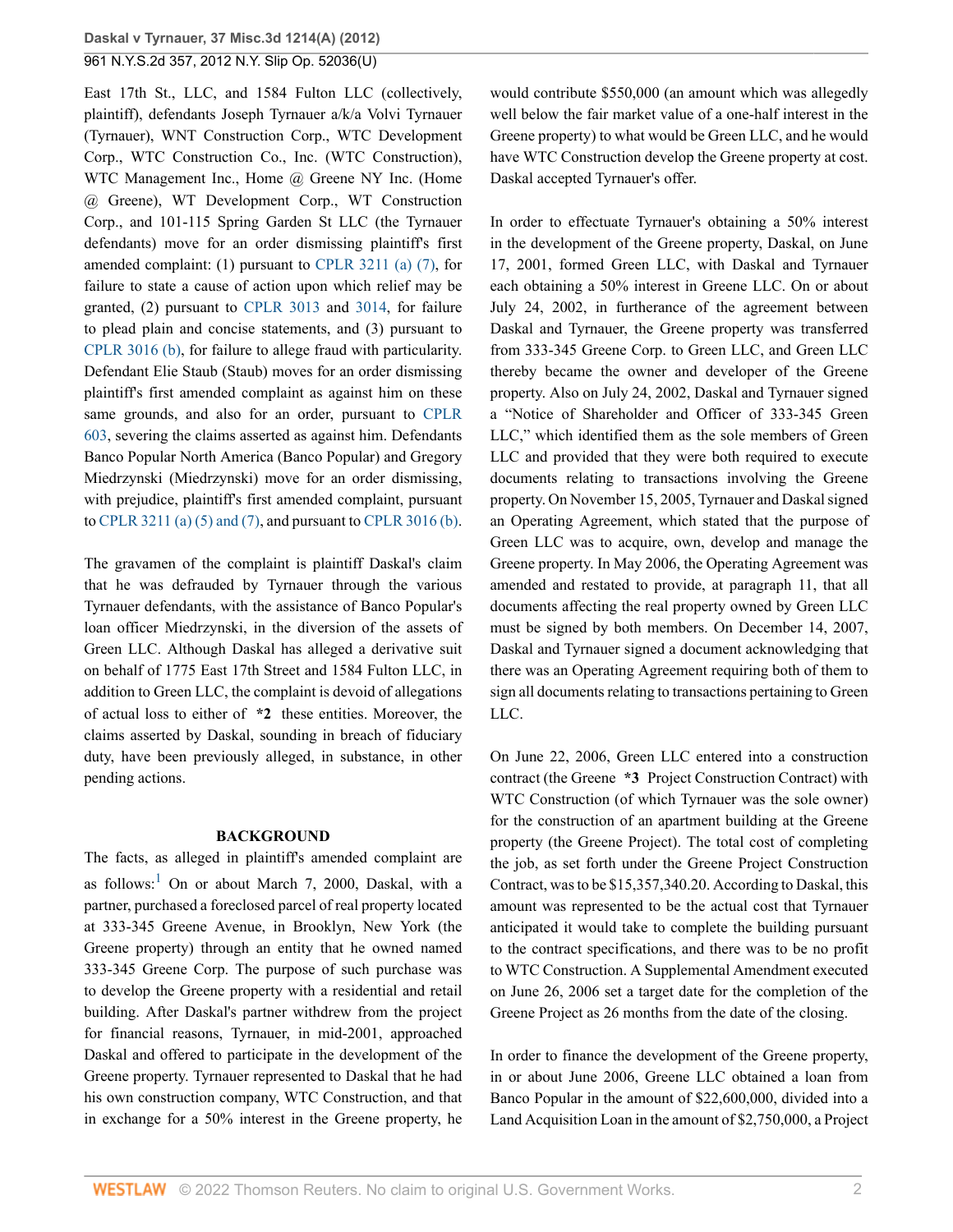Loan in the amount of \$3,341,592, and a Building Loan in the amount of \$16,508,408 (collectively, the Loans). The Loans were evidenced by loan documents dated June 28, 2006 and June 30, 2006, and were secured by mortgages on the Greene property, which were signed by Tyrnauer and Daskal, as members of Green LLC and personally as guarantors.

Under the terms of the Loans, Banco Popular did not provide Green LLC with the full \$22,600,000 outright, but in accordance with common practice for building loans, the loan agreements provided that Banco Popular would advance Green LLC particular sums of money upon receiving evidence that specific stages of construction had been completed. In order to ensure that it did not release excessive funds or release funds before construction benchmarks had been met, Banco Popular employed Project Control Associates, Inc. (PCA). PCA reviewed WTC Construction's loan draw requests and lien waivers, along with the supporting documents, and monitored the Greene Project to determine that the construction had reached the proper benchmarks before Banco Popular would release funds to Green LLC. Plaintiff alleges that defendants submitted false documents to Banco Popular in order to prematurely draw down proceeds from the Loans.

On July 10, 2006, WTC Construction entered into a construction contract (the Nesher Contract) with Nesher Builders LLC (Nesher). In the Nesher Contract, Nesher agreed to be the general contractor for the Greene property at the completion price of \$11,975,000, which was \$3,382,340.20 less than was stated as the cost of completion in the Greene Project Construction Contract. Nesher allegedly terminated the Nesher Contract and ceased to work on the Greene Project due to WTC Construction's failure to make payments. Nesher was paid approximately \$600,000 for the work it performed.

As a result of WTC Construction's failure to make adequate progress on the Greene Project, the Greene Project Construction Contract was amended on July 16, 2008 to extend the date by which the Greene Project was to be completed to March 30, 2009, and to add a time-of-theessence provision. Plaintiff alleges that Tyrnauer agreed in the July 16, 2008 amendment that if the Greene Project was not completed by that date, he would pay Daskal \$108,000 per month. **\*4**

Green LLC maintained a bank account at Signature Bank. According to plaintiff, Tyrnauer also created a secondary bank account in January 2009 for Green LLC, but changed the name of the account name to Home  $\omega$  Greene, transferring \$1,803,121.07 from the primary Green LLC bank account into this secondary account. Plaintiff claims that Home  $\omega$ Greene was created to avoid paying certain judgments and creditors which are not involved in this action. Specifically, plaintiff alleges that in January 2009, WTC Construction advised parties to whom it owed money or with which it had contracted to perform services that it had effectively gone out of business. Daskal claims that WTC Construction, however, had not gone out of business. On February 3, 2009, Tyrnauer sent a letter to the subcontractors working at the Greene Project, stating that he had terminated his agreement with WTC Construction, and that the terms and conditions of their agreements with WTC Construction would be honored by Home @ Greene, which he had hired to complete the work, and that all balances on the original contract would be honored. Lien waivers submitted with Requisition No. 24 on March 19, 2009, and AIA forms submitted with Requisition No. 26 on May 9, 2009 listed Home @ Greene as the general contractor. In Requisition No. 32, Home  $\omega$  Greene stated that it had received all of the funding provided by Banco Popular through that time, i.e., the full \$11.7 million, the bulk of which had been received by WTC Construction.

Plaintiff asserts that Tyrnauer engaged in a pattern of submitting false lien waivers from subcontractors on the Greene Project in order to obtain additional funds from Banco Popular, when the subcontractors were paid significantly less than the amounts claimed to have been paid to them in the lien waivers submitted to Banco Popular. Among these allegedly false lien waivers was: one submitted by Bayport Construction, which was the subcontractor hired to do the masonry work; a lien waiver from Nesher; a lien waiver by Empire Concrete Construction, which performed work on the concrete superstructure; a lien waiver by Daley Construction of America LLC (Daley Construction), a subcontractor which performed framing and insulation; and a lien waiver by Rotavel Elevator Inc., which performed elevator work. Plaintiff alleges that all of these lien waivers submitted for the work at the Greene Project were notarized by Staub, an employee of WTC Construction. Plaintiff also alleges that a false lien waiver was submitted by Tri State Lumber, which performed lumber work at the Greene Project.

Plaintiff states that 31 requisitions were transmitted to Banco Popular for the Greene Project. These requisitions set forth the percentage of the job that had been completed and determined the amount of draw downs that WTC Construction was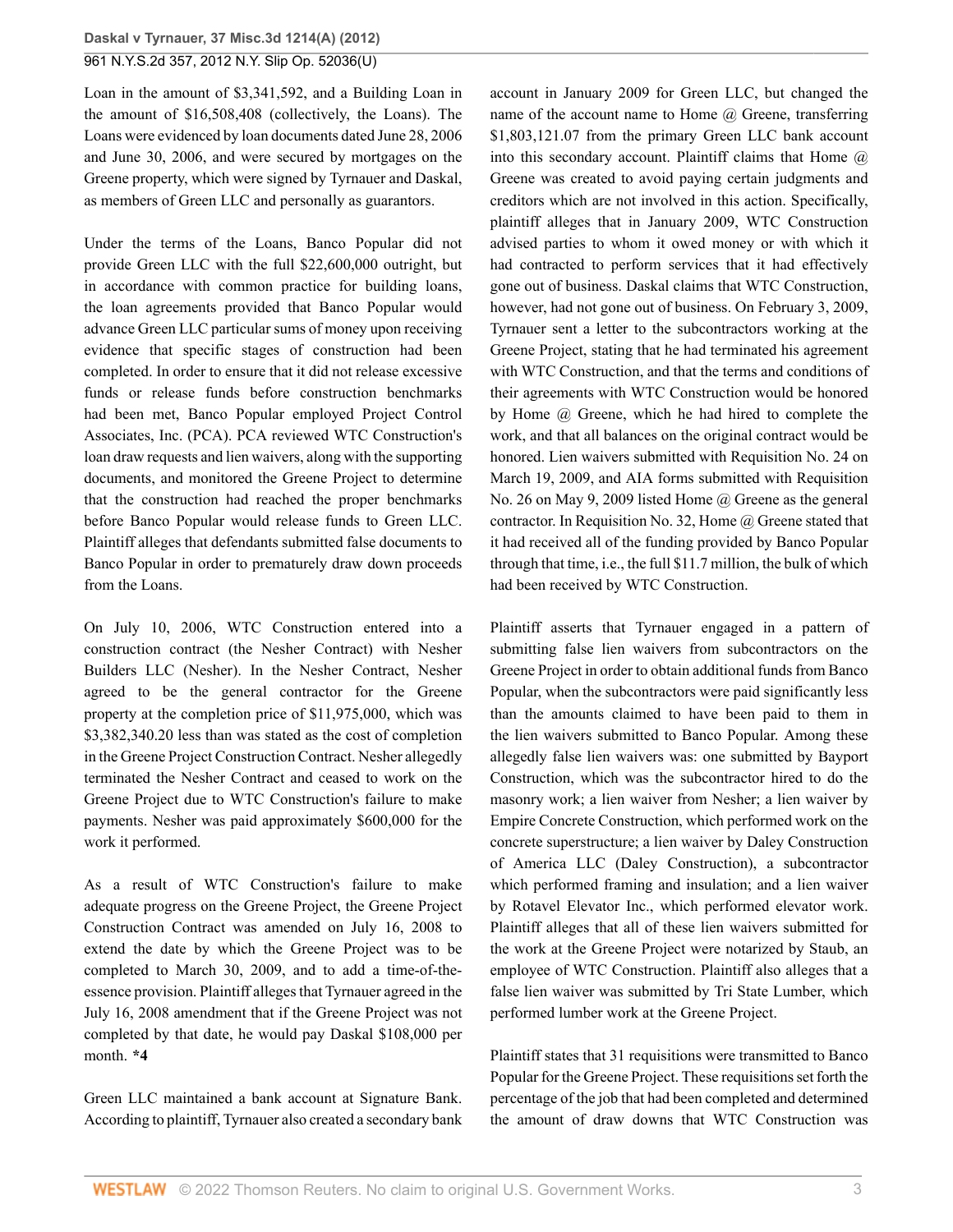permitted to obtain under the Loans. Plaintiff claims that Tyrnauer made false statements in these documents to fraudulently obtain money under the Loans. In a report dated September 10, 2009, PCA reported that as of September 8, 2009, the Greene Project was approximately 86% complete.

Daskal alleges that on or about September 9, 2009, he contacted Miedrzynski, the Banco Popular loan officer responsible for the Loans and a vice-president of Banco **\*5** Popular, and instructed him not to release additional loan funds without first talking to him or without his authorization. On September 10, 2009, members of the senior management of Banco Popular visited the Greene property with Miedrzynski. Daskal claims that Miedrzynski told him that he should not raise his concerns about possible fraud or misconduct in the presence of Banco Popular's "owners" and that he would address them later. Daskal continued to contact Miedrzynski on September 14, 15, 18, and 22, 2009, reminding him that no additional funds should be released without his authorization. Plaintiff asserts that a loan disbursement in the amount of \$306,249.90 was made without Daskal's approval on September 15, 2009 for Requisition No. 31, which had been submitted on September 8, 2009. Miedrzynski claimed that this requisition had already been processed and disbursed before he learned of Daskal's direction not to fund the loan without Daskal's authorization. Plaintiff insists this was not true, that Miedrzynski had knowledge of Tyrnauer's fraud, and that many of the necessary documents to support the release of funds by Banco Popular were missing. Plaintiff maintains that Miedrzynski's alleged knowledge of the fraud should be imputed to Banco Popular.

Plaintiff alleges that, on two occasions, Tyrnauer drove into Manhattan with a WTC Construction employee to meet with Miedrzynski, and that he asked the employee to stay with the car while he went into Miedrzynski's office, "exposed a wad of currency," and stated, "this is for Greg," meaning Miedrzynski. Thus, upon information and belief, plaintiff alleges that Tyrnauer bribed Miedrzynski with cash in exchange for Miedrzynski's allowing Tyrnauer to continue to draw down payments on the Project Loan even though, under the terms of the Project Loan, Green LLC was not entitled to the draw down progress payments for work on the Greene Project that had not been completed. Plaintiff further alleges that Michael Gitchel, the president of Nesher, was offered a bribe of \$100,000 to falsely state that lien waivers that had been submitted by Nesher were accurate, but that Gitchel refused to do so.

During the course of the Greene Project, Banco Popular wired a total of \$12,370,440.95 into the account of Green LLC at Signature Bank based upon the 31 requisitions submitted by Tyrnauer. Of this sum, \$5,363,598.12 was wired from the Green LLC account into WTC Construction's bank account, leaving a balance of \$7,006,842.83. From this balance, Tyrnauer allegedly made various distributions, including \$35,400 to 1775 East 17th St., LLC and \$14,995 to 1584 Fulton, LLC, companies in which both Daskal and Tyrnauer each held 50% interests.

Plaintiff asserts that from the secondary Green LLC bank account, under the name Home @ Green, which Tyrnauer opened and operated without Daskal's knowledge or consent, at least \$162,000 of the loan proceeds from Banco Popular, earmarked for the Greene Project, were diverted by Tyrnauer in order to obtain an interest in property located at 1230 57th Street (the 57th Street property) pursuant to an agreement to purchase **\*6** that property from Simon Reichman (Reichman). $^{2}$  $^{2}$  $^{2}$  Plaintiff further alleges that Tyrnauer controlled this secondary Green LLC account and caused various other transfers, some by wire, from that account for services performed by WTC Construction at 1230 or 1236 57th Street, unrelated to the Greene Project, and for Tyrnauer's personal benefit.

<span id="page-3-1"></span><span id="page-3-0"></span>The completion of the Greene Project continued to be delayed, requiring four extensions by Banco Popular, ultimately to September 30, 2009. In December 2009, Tyrnauer attempted to sell to an unidentified buyer the Greene property, and properties located at 1775 East 17th Street (the East 17th Street property) and 1584 Fulton Street (the Fulton Street property), in Brooklyn, that were jointly owned and being developed by Daskal and Tyrnauer.<sup>[3](#page-12-2)</sup> Daskal, at that time, asserted that Tyrnauer was not the managing member of the LLCs that owned each of these properties and refused to agree to such transaction.On March 17, 2010, Banco Popular filed a foreclosure action against Green LLC, as well as Daskal, Tyrnauer, and WTC Construction as individual guarantors, seeking to foreclose the mortgage on the Greene property due to Green LLC's failure to pay the principal and interest due on the maturity date, September 30, 2009 (*Banco Popular N. Am. v 333-345 Green LLC* [Sup Ct, Kings County, index No 6781/10]) (the foreclosure action). In that foreclosure action, in April 2010, Banco Popular applied for the appointment of Cheever Development Corporation (Cheever) as a receiver for the Greene property. Cheever had been retained by Banco Popular and had prepared a report,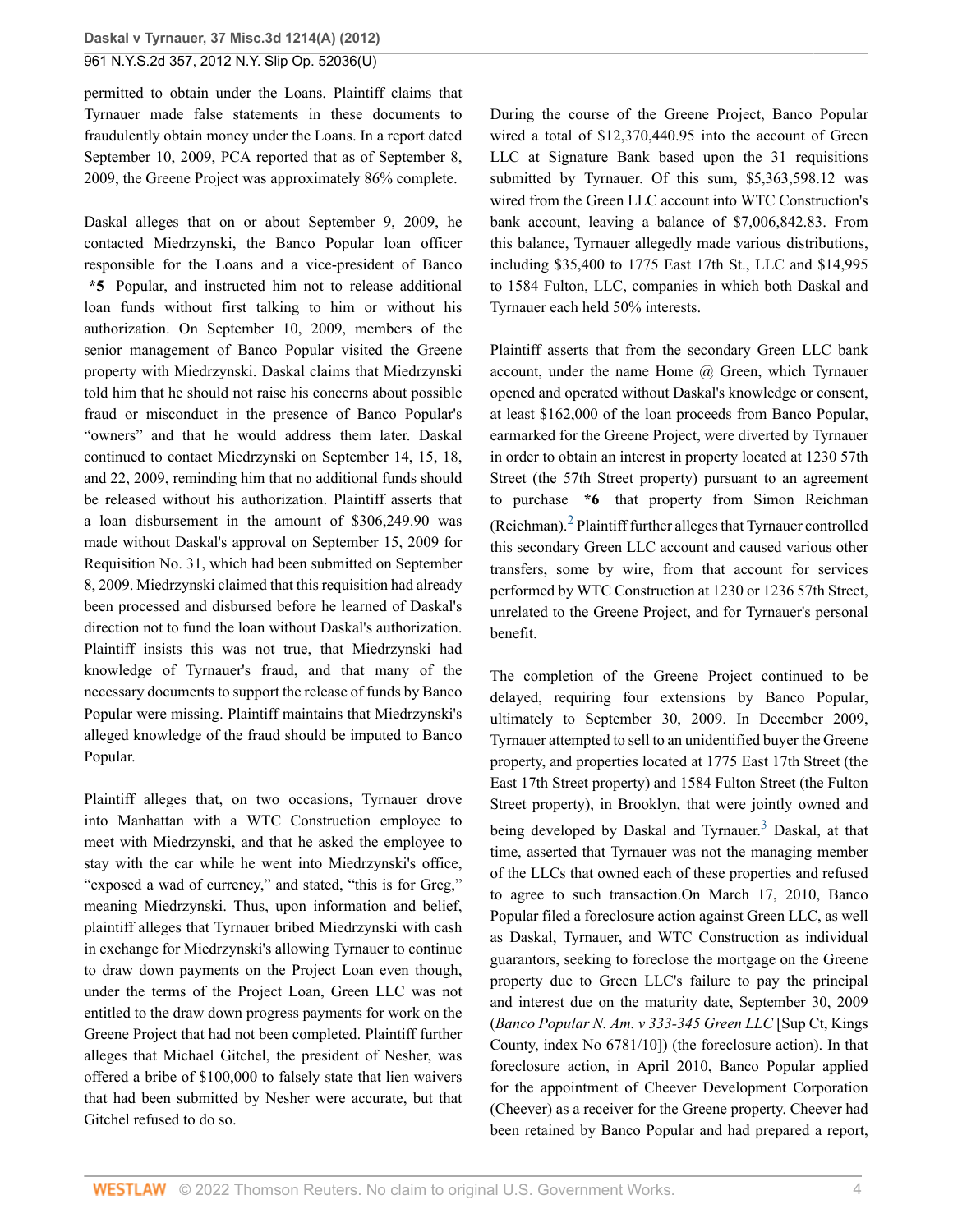dated June 14, 2010, concluding that the cost to complete the Greene Project, plus payment of existing liens on such project for work already done, would be \$7,631,924.59. Plaintiff contends that Cheever's report established that the PCA report grossly overstated **\*7** the amount of work that had been completed on the Greene Project in its September 2009 report, which was the basis for Green LLC's draw down of funds from Banco Popular. By decision and order dated January 17, 2012 in the foreclosure action, this court granted Banco Popular summary judgment as against Green LLC, Daskal, Tyrnauer, WTC Construction, and Daley Construction (which had a mechanic's lien on the Greene property), and an order of reference to determine the sum due.

### **THE COMPLAINT IN THIS ACTION**

In 2011, plaintiff filed this action against the Tyrnauer defendants, Staub, Banco Popular, and Miedrzynski. Plaintiff's first unverified amended complaint, dated December 22, 2011, alleges five causes of action.

Plaintiff's first cause of action purports to allege a claim under the federal Racketeer Influenced and Corrupt Organizations Act (RICO)[,18 USC § 1962 \(c\)](http://www.westlaw.com/Link/Document/FullText?findType=L&pubNum=1000546&cite=18USCAS1962&originatingDoc=Ifc6eea031f9d11e2b66bbd5332e2d275&refType=LQ&originationContext=document&vr=3.0&rs=cblt1.0&transitionType=DocumentItem&contextData=(sc.UserEnteredCitation)). Plaintiff asserts that WNT Construction Corp., WTC Development Corp., WTC Construction, WTC Management Inc., Home @ Greene, WT Development Corp., WT Construction Corp., and 101-115 Spring Garden St LLC (collectively, the Tyrnauer Companies), are entities that are or were owned and/ or controlled by Tyrnauer. Plaintiff further asserts that for purposes of RICO, the Tyrnauer Companies are an association-in-fact that are an "enterprise" within the meaning of [18 USC § 1961 \(4\).](http://www.westlaw.com/Link/Document/FullText?findType=L&pubNum=1000546&cite=18USCAS1961&originatingDoc=Ifc6eea031f9d11e2b66bbd5332e2d275&refType=LQ&originationContext=document&vr=3.0&rs=cblt1.0&transitionType=DocumentItem&contextData=(sc.UserEnteredCitation)) Plaintiff alleges that the Tyrnauer Companies shared a common purpose to engage in a fraudulent course of conduct and to work together to achieve such purpose. Plaintiff further alleges that the Tyrnauer Companies are primarily engaged in the construction, investment, development, management, and/or operation of real property businesses, but that, although they primarily conduct legitimate businesses, their engagement in fraudulent activities constitute predicate acts under RICO committed in the course of operating those businesses. Plaintiff asserts that the Tyrnauer Companies have engaged in such predicate acts with respect to Daskal, Spencer Court Holdings, and the Lev group in different real estate development projects in New York and in Pennsylvania.<sup>[4](#page-12-3)</sup> Defendants Banco **\*8** Popular and Miedrzynski, as well as Tyrnauer employee Staub, have been joined as participants in the alleged RICO enterprise, although neither Banco Popular, nor Miedrzynski, had any

role in the Spencer Court or Lev alleged predicate acts. The only allegations against Banco Popular, Miedrzynski and Staub relate to the RICO violations alleged in the first and second causes of action.

Plaintiff claims that defendants have conducted or participated in the conduct of the enterprise through a pattern of racketeering activity that consists of two or more predicate acts, which include: (1) using mailings as part of the underlying activities, constituting mail fraud in violation of [18 USC § 1341](http://www.westlaw.com/Link/Document/FullText?findType=L&pubNum=1000546&cite=18USCAS1341&originatingDoc=Ifc6eea031f9d11e2b66bbd5332e2d275&refType=LQ&originationContext=document&vr=3.0&rs=cblt1.0&transitionType=DocumentItem&contextData=(sc.UserEnteredCitation)); (2) using various wire transactions as part of the underlying activities, constituting wire fraud in violation of [18 USC § 1343;](http://www.westlaw.com/Link/Document/FullText?findType=L&pubNum=1000546&cite=18USCAS1343&originatingDoc=Ifc6eea031f9d11e2b66bbd5332e2d275&refType=LQ&originationContext=document&vr=3.0&rs=cblt1.0&transitionType=DocumentItem&contextData=(sc.UserEnteredCitation)) (3) defrauding and obtaining monies from a Federal Deposit Insurance Corporation-insured financial institution, constituting bank fraud in violation of [18 USC](http://www.westlaw.com/Link/Document/FullText?findType=L&pubNum=1000546&cite=18USCAS1344&originatingDoc=Ifc6eea031f9d11e2b66bbd5332e2d275&refType=LQ&originationContext=document&vr=3.0&rs=cblt1.0&transitionType=DocumentItem&contextData=(sc.UserEnteredCitation)) [§ 1344](http://www.westlaw.com/Link/Document/FullText?findType=L&pubNum=1000546&cite=18USCAS1344&originatingDoc=Ifc6eea031f9d11e2b66bbd5332e2d275&refType=LQ&originationContext=document&vr=3.0&rs=cblt1.0&transitionType=DocumentItem&contextData=(sc.UserEnteredCitation)); and (4) engaging in bribery punishable as a felony under the Penal Code by a prison sentence of over one year. Plaintiff asserts that these alleged predicate acts commenced as early as 2006 and continue to the present day and threaten to continue into the future and that the activities of the enterprise affect interstate or foreign commerce because Banco Popular's personnel involved with the Greene Project were located in states other than New York, **\*9** as well as in Puerto Rico, PCA was located in New Jersey, and the real property development in which the Lev group had an interest was in Pennsylvania. Plaintiff claims that by reason of the violation of [18 USC § 1962 \(c\)](http://www.westlaw.com/Link/Document/FullText?findType=L&pubNum=1000546&cite=18USCAS1962&originatingDoc=Ifc6eea031f9d11e2b66bbd5332e2d275&refType=LQ&originationContext=document&vr=3.0&rs=cblt1.0&transitionType=DocumentItem&contextData=(sc.UserEnteredCitation)) based upon predicate acts of mail fraud, wire fraud, bank fraud, and bribery, he and the three LLC's for whose benefit he brings suit, have suffered losses that constitute injury to their business or property and that they are entitled to treble damages.

Plaintiff's second cause of action purports to allege a claim for RICO conspiracy under [18 USC § 1962 \(d\)](http://www.westlaw.com/Link/Document/FullText?findType=L&pubNum=1000546&cite=18USCAS1962&originatingDoc=Ifc6eea031f9d11e2b66bbd5332e2d275&refType=LQ&originationContext=document&vr=3.0&rs=cblt1.0&transitionType=DocumentItem&contextData=(sc.UserEnteredCitation)). Plaintiff asserts that Tyrnauer used various entities, including Staub's official duties as a notary public, to continue to commit the alleged frauds. Plaintiff further asserts that Tyrnauer, together with Miedrzynski, who was in a unique position at Banco Popular, were able to obtain the financing from Banco Popular and conceal the alleged fraud and that this alleged violation by defendants of [18 USC § 1962 \(d\)](http://www.westlaw.com/Link/Document/FullText?findType=L&pubNum=1000546&cite=18USCAS1962&originatingDoc=Ifc6eea031f9d11e2b66bbd5332e2d275&refType=LQ&originationContext=document&vr=3.0&rs=cblt1.0&transitionType=DocumentItem&contextData=(sc.UserEnteredCitation)) has caused losses that constitute injury to their business or property that warrant recovery of three times the amount of the damage to plaintiff's business or property.

<span id="page-4-0"></span>Daskal's third, fourth, and fifth causes of action are asserted as against the Tyrnauer defendants under the Debtor and Creditor Law, without differentiation as to the statutes relied upon in the third and fourth causes of action. The third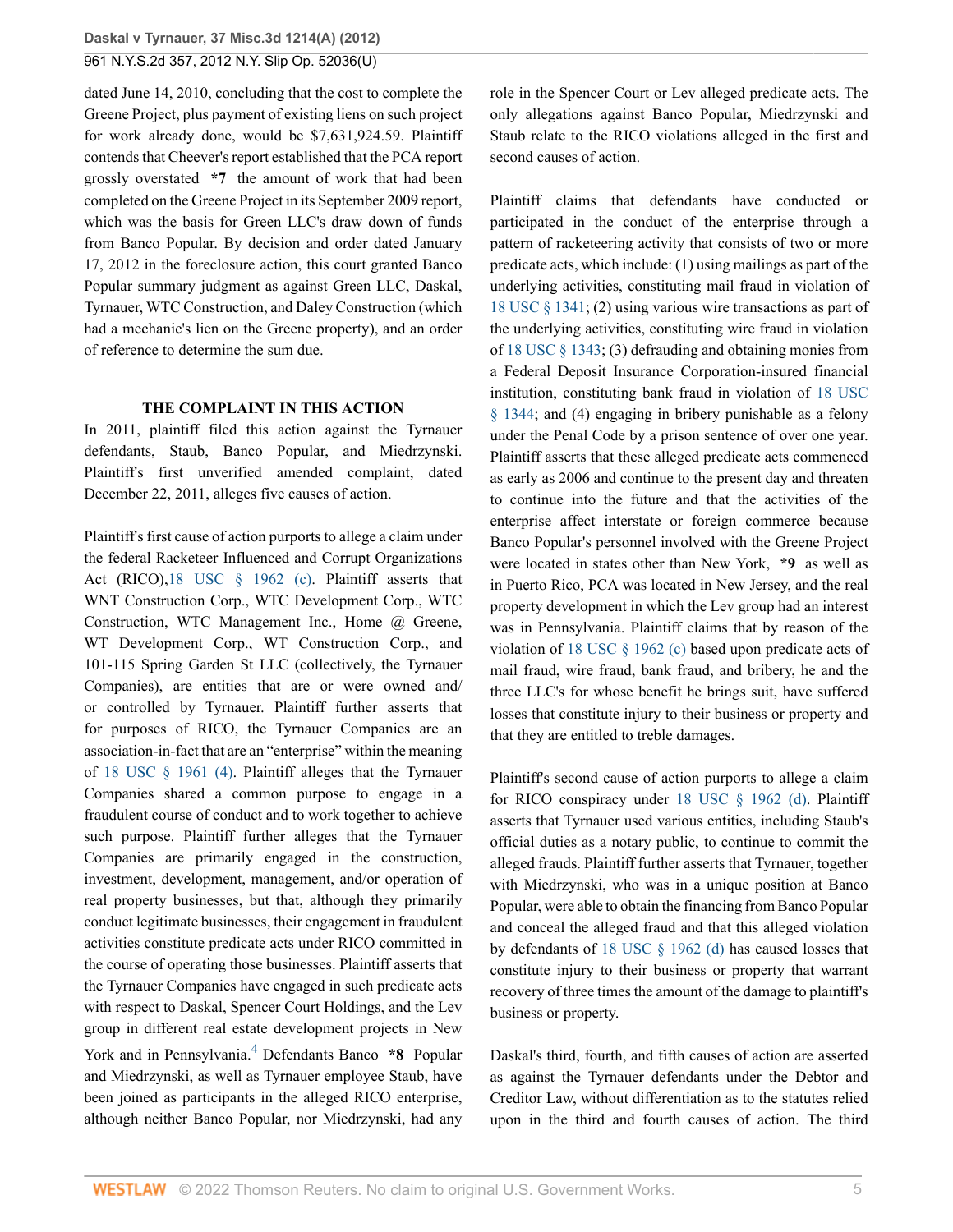cause of action alleges that, as a direct result of the alleged fraudulent transfers of money belonging to the LLC's and the use of that money by Tyrnauer and his agents to develop the 57th Street property, Green LLC has become insolvent and its main asset, the Greene property, may be lost in the foreclosure action brought by Banco Popular. Plaintiff further alleges, in this cause of action, that the primary business of Green LLC was the development and management of the Greene property, but that Green LLC does not have sufficient capital, assets, or property to engage in its primary business as a result of the Tyrnauer defendants' fraudulent transfers and conversion of money. Tracking the language of [Debtor](http://www.westlaw.com/Link/Document/FullText?findType=L&pubNum=1000067&cite=NYDCS273&originatingDoc=Ifc6eea031f9d11e2b66bbd5332e2d275&refType=LQ&originationContext=document&vr=3.0&rs=cblt1.0&transitionType=DocumentItem&contextData=(sc.UserEnteredCitation)) [and Creditor Law § 273,](http://www.westlaw.com/Link/Document/FullText?findType=L&pubNum=1000067&cite=NYDCS273&originatingDoc=Ifc6eea031f9d11e2b66bbd5332e2d275&refType=LQ&originationContext=document&vr=3.0&rs=cblt1.0&transitionType=DocumentItem&contextData=(sc.UserEnteredCitation)) plaintiff asserts that at the time of the Tyrnauer defendants' conveyances of money belonging to Green LLC, Green LLC was about to incur debts, i.e., payments due under the construction loan, that were, as a result of the alleged wrongful conveyances, beyond its ability to pay as they matured.

Plaintiff alleges that these wrongful conveyances by the Tyrnauer defendants and their agents consisted of the transfer and use of assets, money, and property belonging to Green LLC to construct a three-unit residential condominium building on the 57th Street property for the benefit of the Tyrnauer defendants, that Green LLC and Daskal did not receive any consideration for the assets, money, and property conveyed, and that such conveyances were made with the intent to defraud Green LLC and its creditors, including Daskal. Plaintiff asserts that the Tyrnauer defendants' actions, in converting the funds, assets, money, and property of Green LLC, has rendered it insolvent, which has prevented Daskal from collecting distributions due to him as a 50% owner of Green LLC and has resulted in the loss of his investment in both Green LLC and the Greene property.

Plaintiff's fourth cause of action as against the Tyrnauer defendants alleges that the **\*10** aforesaid transfers were made at a time when the Tyrnauer defendants intended or believed that Tyrnauer and Green LLC's indebtedness to Daskal would increase beyond the ability to pay same as it matured. Plaintiff asserts that the transfers to the benefit of the 57th Street property by the Tyrnauer defendants were thus fraudulent under the Debtor and Creditor Law and are void, and that Daskal has suffered damages.

Plaintiff's fifth cause of action as against the Tyrnauer defendants alleges that the aforementioned transfers and conveyances were made with the actual intent to hinder, delay, or defraud either present or future creditors of Green LLC, including Daskal, and that they did, in fact, hinder and delay Daskal. Plaintiff asserts that the alleged conveyances, therefore, constitute fraudulent conveyances within [Debtor](http://www.westlaw.com/Link/Document/FullText?findType=L&pubNum=1000067&cite=NYDCS276-A&originatingDoc=Ifc6eea031f9d11e2b66bbd5332e2d275&refType=LQ&originationContext=document&vr=3.0&rs=cblt1.0&transitionType=DocumentItem&contextData=(sc.UserEnteredCitation)) [and Creditor Law § 276-a,](http://www.westlaw.com/Link/Document/FullText?findType=L&pubNum=1000067&cite=NYDCS276-A&originatingDoc=Ifc6eea031f9d11e2b66bbd5332e2d275&refType=LQ&originationContext=document&vr=3.0&rs=cblt1.0&transitionType=DocumentItem&contextData=(sc.UserEnteredCitation)) and seeks to recover reasonable attorneys' fees under that section.

<span id="page-5-1"></span><span id="page-5-0"></span>The court takes judicial notice that this is one of seven nonforeclosure actions pending before this court in which Daskal has raised claims against either Tyrnauer, Banco Popular, or some of the Tyrnauer Companies, relating to the development of the properties at issue in this action.<sup>[5](#page-12-4)</sup> With respect to the two related foreclosure actions before this court, <sup>[6](#page-13-0)</sup> Daskal also alleged counterclaims against Banco Popular in the Greene property foreclosure action and cross-claims against Tyrnauer in an action to foreclose the East 17th Street property. On September 8, 2011, this court granted summary judgment in the East 17th Street foreclosure action, struck the answers and affirmative defenses of Daskal, Tyrnauer, and 1775 East 17th St. LLC, severed the cross-claims by Daskal and 1775 East 17th St. LLC against Tyrnauer, and dismissed those cross-claims as duplicative of the prior litigation. On October 7, 2011, this court signed an order of reference in that action. On June 19, 2012, the day before the motion for a judgment of foreclosure and **\*11** sale was to be argued, 1775 East 17th St. LLC filed a chapter 11 petition in the United States Bankruptcy Court for the Eastern District of New York which resulted in a stay in the prosecution of that action. Tyrnauer argued that Daskal filed the bankruptcy petition and was unauthorized to do so. On January 17, 2012, this court also granted summary judgment in the Greene property foreclosure action, *sub nom Team Greene 333 LLC v 333-345 Green LLC*, and struck the affirmative defenses and counterclaims against Banco Popular by Daskal, Tyrnauer, Green LLC, and WTC Construction. On March 20, 2012, this court signed an order of reference in that action. In virtually every case, Daskal has raised similar allegations of fraud and breach of fiduciary duty against Tyrnauer.

A tax lien foreclosure action<sup>[7](#page-13-1)</sup> against the Fulton Street property is also pending before Justice Dabiri of this court, and a prior federal RICO action, ${}^{8}$  ${}^{8}$  ${}^{8}$  commenced by Daskal, was dismissed by Judge Weinstein of the Eastern District of New York as "moot, but not on the merits."

### <span id="page-5-3"></span><span id="page-5-2"></span>**DISCUSSION**

"It is well settled that, as a general rule, on a motion to dismiss the complaint for failure to state a cause of action under [CPLR 3211 \(a\) \(7\),](http://www.westlaw.com/Link/Document/FullText?findType=L&pubNum=1000059&cite=NYCPR3211&originatingDoc=Ifc6eea031f9d11e2b66bbd5332e2d275&refType=LQ&originationContext=document&vr=3.0&rs=cblt1.0&transitionType=DocumentItem&contextData=(sc.UserEnteredCitation)) the complaint must be construed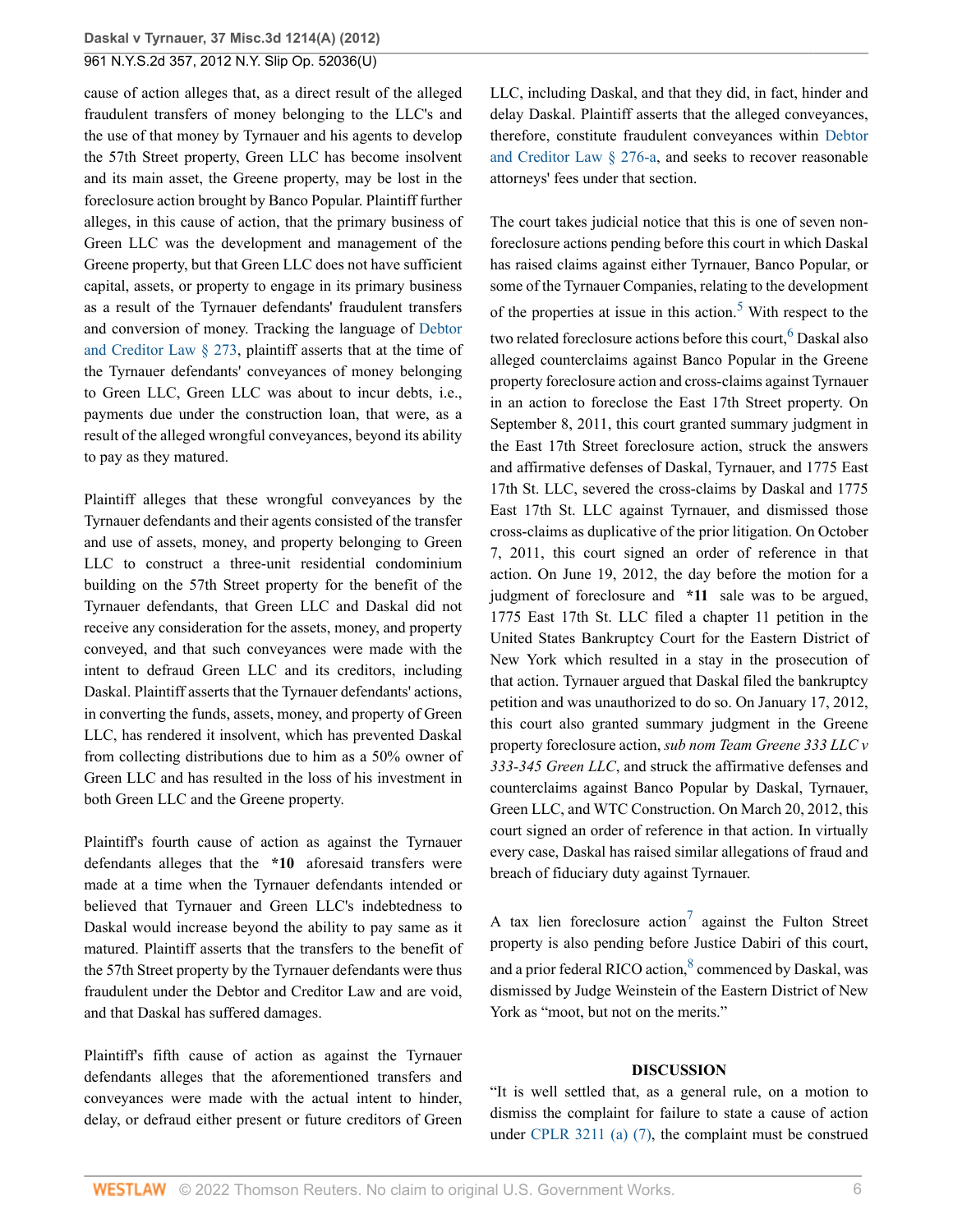in the light most favorable to the plaintiff" (*[Gruen v County](http://www.westlaw.com/Link/Document/FullText?findType=Y&pubNum=0000155&cite=187APPDIV2D560&originatingDoc=Ifc6eea031f9d11e2b66bbd5332e2d275&refType=RP&fi=co_pp_sp_155_562&originationContext=document&vr=3.0&rs=cblt1.0&transitionType=DocumentItem&contextData=(sc.UserEnteredCitation)#co_pp_sp_155_562) of Suffolk*[, 187 AD2d 560, 562 \[2d Dept 1992\];](http://www.westlaw.com/Link/Document/FullText?findType=Y&pubNum=0000155&cite=187APPDIV2D560&originatingDoc=Ifc6eea031f9d11e2b66bbd5332e2d275&refType=RP&fi=co_pp_sp_155_562&originationContext=document&vr=3.0&rs=cblt1.0&transitionType=DocumentItem&contextData=(sc.UserEnteredCitation)#co_pp_sp_155_562) *see also [Rosen v Watermill Dev. Corp.](http://www.westlaw.com/Link/Document/FullText?findType=Y&pubNum=0007049&cite=1AD3D424&originatingDoc=Ifc6eea031f9d11e2b66bbd5332e2d275&refType=RP&fi=co_pp_sp_7049_425&originationContext=document&vr=3.0&rs=cblt1.0&transitionType=DocumentItem&contextData=(sc.UserEnteredCitation)#co_pp_sp_7049_425)*,1 AD3d 424, 425 [2d Dept [2003\]](http://www.westlaw.com/Link/Document/FullText?findType=Y&pubNum=0007049&cite=1AD3D424&originatingDoc=Ifc6eea031f9d11e2b66bbd5332e2d275&refType=RP&fi=co_pp_sp_7049_425&originationContext=document&vr=3.0&rs=cblt1.0&transitionType=DocumentItem&contextData=(sc.UserEnteredCitation)#co_pp_sp_7049_425)). The court must also accept the facts as alleged in the complaint as true and "accord [the] plaintiff[] the benefit of every possible favorable inference" (*[Sokoloff v Harriman](http://www.westlaw.com/Link/Document/FullText?findType=Y&pubNum=605&cite=96NY2D409&originatingDoc=Ifc6eea031f9d11e2b66bbd5332e2d275&refType=RP&fi=co_pp_sp_605_414&originationContext=document&vr=3.0&rs=cblt1.0&transitionType=DocumentItem&contextData=(sc.UserEnteredCitation)#co_pp_sp_605_414) Estates Dev. Corp.*[, 96 NY2d 409, 414 \[2001\]\).](http://www.westlaw.com/Link/Document/FullText?findType=Y&pubNum=605&cite=96NY2D409&originatingDoc=Ifc6eea031f9d11e2b66bbd5332e2d275&refType=RP&fi=co_pp_sp_605_414&originationContext=document&vr=3.0&rs=cblt1.0&transitionType=DocumentItem&contextData=(sc.UserEnteredCitation)#co_pp_sp_605_414) Thus, when evaluating whether a complaint is sufficient to survive a motion to dismiss pursuant to [CPLR 3211 \(a\) \(7\)](http://www.westlaw.com/Link/Document/FullText?findType=L&pubNum=1000059&cite=NYCPR3211&originatingDoc=Ifc6eea031f9d11e2b66bbd5332e2d275&refType=LQ&originationContext=document&vr=3.0&rs=cblt1.0&transitionType=DocumentItem&contextData=(sc.UserEnteredCitation)), initially, " the sole criterion is whether the pleading states a cause of action, and if from its four corners factual allegations are discerned which taken together manifest any cause of action cognizable at law a motion for dismissal will fail"' (*[Ruffino](http://www.westlaw.com/Link/Document/FullText?findType=Y&pubNum=0007049&cite=55AD3D817&originatingDoc=Ifc6eea031f9d11e2b66bbd5332e2d275&refType=RP&fi=co_pp_sp_7049_818&originationContext=document&vr=3.0&rs=cblt1.0&transitionType=DocumentItem&contextData=(sc.UserEnteredCitation)#co_pp_sp_7049_818) v New York City Tr. Auth.*[, 55 AD3d 817, 818 \[2d Dept](http://www.westlaw.com/Link/Document/FullText?findType=Y&pubNum=0007049&cite=55AD3D817&originatingDoc=Ifc6eea031f9d11e2b66bbd5332e2d275&refType=RP&fi=co_pp_sp_7049_818&originationContext=document&vr=3.0&rs=cblt1.0&transitionType=DocumentItem&contextData=(sc.UserEnteredCitation)#co_pp_sp_7049_818) [2008\]](http://www.westlaw.com/Link/Document/FullText?findType=Y&pubNum=0007049&cite=55AD3D817&originatingDoc=Ifc6eea031f9d11e2b66bbd5332e2d275&refType=RP&fi=co_pp_sp_7049_818&originationContext=document&vr=3.0&rs=cblt1.0&transitionType=DocumentItem&contextData=(sc.UserEnteredCitation)#co_pp_sp_7049_818), quoting *Morris v Morris*[, 306 AD2d 449, 451 \[2d Dept](http://www.westlaw.com/Link/Document/FullText?findType=Y&pubNum=0000155&cite=306APPDIV2D449&originatingDoc=Ifc6eea031f9d11e2b66bbd5332e2d275&refType=RP&fi=co_pp_sp_155_451&originationContext=document&vr=3.0&rs=cblt1.0&transitionType=DocumentItem&contextData=(sc.UserEnteredCitation)#co_pp_sp_155_451) [2003\]](http://www.westlaw.com/Link/Document/FullText?findType=Y&pubNum=0000155&cite=306APPDIV2D449&originatingDoc=Ifc6eea031f9d11e2b66bbd5332e2d275&refType=RP&fi=co_pp_sp_155_451&originationContext=document&vr=3.0&rs=cblt1.0&transitionType=DocumentItem&contextData=(sc.UserEnteredCitation)#co_pp_sp_155_451)).

"However, bare legal conclusions are not entitled to the benefit of the presumption of truth and are not accorded every favorable inference" (*id*.). Any allegation that states purely legal opinions or conclusions, rather than facts, will not be afforded any weight (*see [Asgahar v Tringali Realty, Inc.](http://www.westlaw.com/Link/Document/FullText?findType=Y&pubNum=0007049&cite=18AD3D408&originatingDoc=Ifc6eea031f9d11e2b66bbd5332e2d275&refType=RP&fi=co_pp_sp_7049_409&originationContext=document&vr=3.0&rs=cblt1.0&transitionType=DocumentItem&contextData=(sc.UserEnteredCitation)#co_pp_sp_7049_409)*, [18 AD3d 408, 409 \[2d Dept 2005\]](http://www.westlaw.com/Link/Document/FullText?findType=Y&pubNum=0007049&cite=18AD3D408&originatingDoc=Ifc6eea031f9d11e2b66bbd5332e2d275&refType=RP&fi=co_pp_sp_7049_409&originationContext=document&vr=3.0&rs=cblt1.0&transitionType=DocumentItem&contextData=(sc.UserEnteredCitation)#co_pp_sp_7049_409)). Therefore, dismissal of the complaint pursuant to [CPLR 3211 \(a\) \(7\)](http://www.westlaw.com/Link/Document/FullText?findType=L&pubNum=1000059&cite=NYCPR3211&originatingDoc=Ifc6eea031f9d11e2b66bbd5332e2d275&refType=LQ&originationContext=document&vr=3.0&rs=cblt1.0&transitionType=DocumentItem&contextData=(sc.UserEnteredCitation)) "will be warranted . . . in those situations in which it is conclusively established that there is no cause of action" (*[Town of N.](http://www.westlaw.com/Link/Document/FullText?findType=Y&pubNum=0000155&cite=119APPDIV2D744&originatingDoc=Ifc6eea031f9d11e2b66bbd5332e2d275&refType=RP&fi=co_pp_sp_155_746&originationContext=document&vr=3.0&rs=cblt1.0&transitionType=DocumentItem&contextData=(sc.UserEnteredCitation)#co_pp_sp_155_746) [Hempstead v Sea Crest Constr. Corp.](http://www.westlaw.com/Link/Document/FullText?findType=Y&pubNum=0000155&cite=119APPDIV2D744&originatingDoc=Ifc6eea031f9d11e2b66bbd5332e2d275&refType=RP&fi=co_pp_sp_155_746&originationContext=document&vr=3.0&rs=cblt1.0&transitionType=DocumentItem&contextData=(sc.UserEnteredCitation)#co_pp_sp_155_746)*, 119 AD2d 744, 746 [2d [Dept 1986\]](http://www.westlaw.com/Link/Document/FullText?findType=Y&pubNum=0000155&cite=119APPDIV2D744&originatingDoc=Ifc6eea031f9d11e2b66bbd5332e2d275&refType=RP&fi=co_pp_sp_155_746&originationContext=document&vr=3.0&rs=cblt1.0&transitionType=DocumentItem&contextData=(sc.UserEnteredCitation)#co_pp_sp_155_746)).

Plaintiff's first and second causes of action purport to assert, respectively, claims against defendants under [section 1962](http://www.westlaw.com/Link/Document/FullText?findType=L&pubNum=1000546&cite=18USCAS1962&originatingDoc=Ifc6eea031f9d11e2b66bbd5332e2d275&refType=LQ&originationContext=document&vr=3.0&rs=cblt1.0&transitionType=DocumentItem&contextData=(sc.UserEnteredCitation)) [\(c\)](http://www.westlaw.com/Link/Document/FullText?findType=L&pubNum=1000546&cite=18USCAS1962&originatingDoc=Ifc6eea031f9d11e2b66bbd5332e2d275&refType=LQ&originationContext=document&vr=3.0&rs=cblt1.0&transitionType=DocumentItem&contextData=(sc.UserEnteredCitation)) and [section 1962 \(d\)](http://www.westlaw.com/Link/Document/FullText?findType=L&pubNum=1000546&cite=18USCAS1962&originatingDoc=Ifc6eea031f9d11e2b66bbd5332e2d275&refType=LQ&originationContext=document&vr=3.0&rs=cblt1.0&transitionType=DocumentItem&contextData=(sc.UserEnteredCitation)) of the Federal RICO **\*12** statute. Dismissal of plaintiff's RICO causes of action, pursuant to [CPLR 3211 \(a\) \(7\),](http://www.westlaw.com/Link/Document/FullText?findType=L&pubNum=1000059&cite=NYCPR3211&originatingDoc=Ifc6eea031f9d11e2b66bbd5332e2d275&refType=LQ&originationContext=document&vr=3.0&rs=cblt1.0&transitionType=DocumentItem&contextData=(sc.UserEnteredCitation)) is warranted where the facts alleged, even if accepted as true, fail to establish that the plaintiff has a cause of action (*see Noble v Graham*[, 8 AD3d 641, 642 \[2d Dept](http://www.westlaw.com/Link/Document/FullText?findType=Y&pubNum=0007049&cite=8AD3D641&originatingDoc=Ifc6eea031f9d11e2b66bbd5332e2d275&refType=RP&fi=co_pp_sp_7049_642&originationContext=document&vr=3.0&rs=cblt1.0&transitionType=DocumentItem&contextData=(sc.UserEnteredCitation)#co_pp_sp_7049_642) [2004\]](http://www.westlaw.com/Link/Document/FullText?findType=Y&pubNum=0007049&cite=8AD3D641&originatingDoc=Ifc6eea031f9d11e2b66bbd5332e2d275&refType=RP&fi=co_pp_sp_7049_642&originationContext=document&vr=3.0&rs=cblt1.0&transitionType=DocumentItem&contextData=(sc.UserEnteredCitation)#co_pp_sp_7049_642)). Courts impose a heightened pleading requirement for RICO claims (*see [Besicorp Ltd. v Kahn](http://www.westlaw.com/Link/Document/FullText?findType=Y&pubNum=0000155&cite=290APPDIV2D147&originatingDoc=Ifc6eea031f9d11e2b66bbd5332e2d275&refType=RP&fi=co_pp_sp_155_151&originationContext=document&vr=3.0&rs=cblt1.0&transitionType=DocumentItem&contextData=(sc.UserEnteredCitation)#co_pp_sp_155_151)*, 290 AD2d [147, 151 \[3d Dept 2002\]](http://www.westlaw.com/Link/Document/FullText?findType=Y&pubNum=0000155&cite=290APPDIV2D147&originatingDoc=Ifc6eea031f9d11e2b66bbd5332e2d275&refType=RP&fi=co_pp_sp_155_151&originationContext=document&vr=3.0&rs=cblt1.0&transitionType=DocumentItem&contextData=(sc.UserEnteredCitation)#co_pp_sp_155_151), *lv denied* [98 NY2d 601 \[2002\]\).](http://www.westlaw.com/Link/Document/FullText?findType=Y&pubNum=605&cite=98NY2D601&originatingDoc=Ifc6eea031f9d11e2b66bbd5332e2d275&refType=RP&originationContext=document&vr=3.0&rs=cblt1.0&transitionType=DocumentItem&contextData=(sc.UserEnteredCitation)) Moreover, since "[t]he mere assertion of a RICO claim . . . has an almost inevitable stigmatizing effect on those named as defendants . . . courts should strive to flush out frivolous RICO allegations at an early stage of the litigation" (*[Figueroa](http://www.westlaw.com/Link/Document/FullText?findType=Y&serNum=1990040178&pubNum=0000350&originatingDoc=Ifc6eea031f9d11e2b66bbd5332e2d275&refType=RP&fi=co_pp_sp_350_650&originationContext=document&vr=3.0&rs=cblt1.0&transitionType=DocumentItem&contextData=(sc.UserEnteredCitation)#co_pp_sp_350_650) Ruiz v Alegria*[, 896 F2d 645, 650 \[1st Cir 1990\]](http://www.westlaw.com/Link/Document/FullText?findType=Y&serNum=1990040178&pubNum=0000350&originatingDoc=Ifc6eea031f9d11e2b66bbd5332e2d275&refType=RP&fi=co_pp_sp_350_650&originationContext=document&vr=3.0&rs=cblt1.0&transitionType=DocumentItem&contextData=(sc.UserEnteredCitation)#co_pp_sp_350_650); *see also [Invacare Supply Group, Inc. v Star Promotions, Inc.](http://www.westlaw.com/Link/Document/FullText?findType=Y&pubNum=0004603&cite=2010NYSLIPOP50521%5bU%5d&originatingDoc=Ifc6eea031f9d11e2b66bbd5332e2d275&refType=RP&originationContext=document&vr=3.0&rs=cblt1.0&transitionType=DocumentItem&contextData=(sc.UserEnteredCitation))*, 27 Misc [3d 1202\[A\], 2010 NY Slip Op 50521\[U\], \\*3 \[Sup Ct, Kings](http://www.westlaw.com/Link/Document/FullText?findType=Y&pubNum=0004603&cite=2010NYSLIPOP50521%5bU%5d&originatingDoc=Ifc6eea031f9d11e2b66bbd5332e2d275&refType=RP&originationContext=document&vr=3.0&rs=cblt1.0&transitionType=DocumentItem&contextData=(sc.UserEnteredCitation)) [County 2010\];](http://www.westlaw.com/Link/Document/FullText?findType=Y&pubNum=0004603&cite=2010NYSLIPOP50521%5bU%5d&originatingDoc=Ifc6eea031f9d11e2b66bbd5332e2d275&refType=RP&originationContext=document&vr=3.0&rs=cblt1.0&transitionType=DocumentItem&contextData=(sc.UserEnteredCitation)) *Peralta v Figueroa,* [17 Misc 3d 1128\[A\], 2007](http://www.westlaw.com/Link/Document/FullText?findType=Y&pubNum=0004603&cite=2007NYSLIPOP52184%5bU%5d&originatingDoc=Ifc6eea031f9d11e2b66bbd5332e2d275&refType=RP&originationContext=document&vr=3.0&rs=cblt1.0&transitionType=DocumentItem&contextData=(sc.UserEnteredCitation)) [NY Slip Op 52184\[U\], \\*13 \[Sup Ct, Kings County 2007\]](http://www.westlaw.com/Link/Document/FullText?findType=Y&pubNum=0004603&cite=2007NYSLIPOP52184%5bU%5d&originatingDoc=Ifc6eea031f9d11e2b66bbd5332e2d275&refType=RP&originationContext=document&vr=3.0&rs=cblt1.0&transitionType=DocumentItem&contextData=(sc.UserEnteredCitation))).

"To establish a RICO claim, a plaintiff must show: (1) a violation of the RICO statute, [18 USC § 1962](http://www.westlaw.com/Link/Document/FullText?findType=L&pubNum=1000546&cite=18USCAS1962&originatingDoc=Ifc6eea031f9d11e2b66bbd5332e2d275&refType=LQ&originationContext=document&vr=3.0&rs=cblt1.0&transitionType=DocumentItem&contextData=(sc.UserEnteredCitation)); (2) an injury to business or property; and (3) that the injury was caused by the violation of [Section 1962"](http://www.westlaw.com/Link/Document/FullText?findType=L&pubNum=1000546&cite=18USCAS1962&originatingDoc=Ifc6eea031f9d11e2b66bbd5332e2d275&refType=LQ&originationContext=document&vr=3.0&rs=cblt1.0&transitionType=DocumentItem&contextData=(sc.UserEnteredCitation))' (*[DeFalco v Bernas](http://www.westlaw.com/Link/Document/FullText?findType=Y&serNum=2001226480&pubNum=0000506&originatingDoc=Ifc6eea031f9d11e2b66bbd5332e2d275&refType=RP&fi=co_pp_sp_506_305&originationContext=document&vr=3.0&rs=cblt1.0&transitionType=DocumentItem&contextData=(sc.UserEnteredCitation)#co_pp_sp_506_305)*, 244 F3d 286, [305 \[2d Cir 2001\],](http://www.westlaw.com/Link/Document/FullText?findType=Y&serNum=2001226480&pubNum=0000506&originatingDoc=Ifc6eea031f9d11e2b66bbd5332e2d275&refType=RP&fi=co_pp_sp_506_305&originationContext=document&vr=3.0&rs=cblt1.0&transitionType=DocumentItem&contextData=(sc.UserEnteredCitation)#co_pp_sp_506_305) *cert denied* [534 US 891 \[2001\],](http://www.westlaw.com/Link/Document/FullText?findType=Y&serNum=2001668814&pubNum=780&originatingDoc=Ifc6eea031f9d11e2b66bbd5332e2d275&refType=RP&originationContext=document&vr=3.0&rs=cblt1.0&transitionType=DocumentItem&contextData=(sc.UserEnteredCitation)) quoting *[Pinnacle Consultants, Ltd. v Leucadia Natl. Corp.](http://www.westlaw.com/Link/Document/FullText?findType=Y&serNum=1996270993&pubNum=0000506&originatingDoc=Ifc6eea031f9d11e2b66bbd5332e2d275&refType=RP&fi=co_pp_sp_506_904&originationContext=document&vr=3.0&rs=cblt1.0&transitionType=DocumentItem&contextData=(sc.UserEnteredCitation)#co_pp_sp_506_904)*, 101 F3d [900, 904 \[2d Cir 1996\]](http://www.westlaw.com/Link/Document/FullText?findType=Y&serNum=1996270993&pubNum=0000506&originatingDoc=Ifc6eea031f9d11e2b66bbd5332e2d275&refType=RP&fi=co_pp_sp_506_904&originationContext=document&vr=3.0&rs=cblt1.0&transitionType=DocumentItem&contextData=(sc.UserEnteredCitation)#co_pp_sp_506_904)). In order to establish a violation of 18 USC  $\S$  1962 (c), a plaintiff must show "(1) conduct (2) of an enterprise (3) through a pattern (4) of racketeering activity" (*[Sedima, S.P.R.L. v Imrex Co.](http://www.westlaw.com/Link/Document/FullText?findType=Y&pubNum=780&cite=473US479&originatingDoc=Ifc6eea031f9d11e2b66bbd5332e2d275&refType=RP&fi=co_pp_sp_780_496&originationContext=document&vr=3.0&rs=cblt1.0&transitionType=DocumentItem&contextData=(sc.UserEnteredCitation)#co_pp_sp_780_496)*, 473 US 479, 496 [\[1985\];](http://www.westlaw.com/Link/Document/FullText?findType=Y&pubNum=780&cite=473US479&originatingDoc=Ifc6eea031f9d11e2b66bbd5332e2d275&refType=RP&fi=co_pp_sp_780_496&originationContext=document&vr=3.0&rs=cblt1.0&transitionType=DocumentItem&contextData=(sc.UserEnteredCitation)#co_pp_sp_780_496) *see also DeFalco*[, 244 F3d at 306;](http://www.westlaw.com/Link/Document/FullText?findType=Y&serNum=2001226480&pubNum=506&originatingDoc=Ifc6eea031f9d11e2b66bbd5332e2d275&refType=RP&fi=co_pp_sp_506_306&originationContext=document&vr=3.0&rs=cblt1.0&transitionType=DocumentItem&contextData=(sc.UserEnteredCitation)#co_pp_sp_506_306) *[Cofacredit, S.A.](http://www.westlaw.com/Link/Document/FullText?findType=Y&serNum=1999182137&pubNum=0000506&originatingDoc=Ifc6eea031f9d11e2b66bbd5332e2d275&refType=RP&fi=co_pp_sp_506_242&originationContext=document&vr=3.0&rs=cblt1.0&transitionType=DocumentItem&contextData=(sc.UserEnteredCitation)#co_pp_sp_506_242) [v Windsor Plumbing Supply Co. Inc.](http://www.westlaw.com/Link/Document/FullText?findType=Y&serNum=1999182137&pubNum=0000506&originatingDoc=Ifc6eea031f9d11e2b66bbd5332e2d275&refType=RP&fi=co_pp_sp_506_242&originationContext=document&vr=3.0&rs=cblt1.0&transitionType=DocumentItem&contextData=(sc.UserEnteredCitation)#co_pp_sp_506_242)*, 187 F3d 229, 242 [2d [Cir 1999\]](http://www.westlaw.com/Link/Document/FullText?findType=Y&serNum=1999182137&pubNum=0000506&originatingDoc=Ifc6eea031f9d11e2b66bbd5332e2d275&refType=RP&fi=co_pp_sp_506_242&originationContext=document&vr=3.0&rs=cblt1.0&transitionType=DocumentItem&contextData=(sc.UserEnteredCitation)#co_pp_sp_506_242)). The requirements of 18 USC  $\S$  1962 (c) must be established as to each defendant (*see [United States v](http://www.westlaw.com/Link/Document/FullText?findType=Y&serNum=1987133437&pubNum=0000350&originatingDoc=Ifc6eea031f9d11e2b66bbd5332e2d275&refType=RP&fi=co_pp_sp_350_714&originationContext=document&vr=3.0&rs=cblt1.0&transitionType=DocumentItem&contextData=(sc.UserEnteredCitation)#co_pp_sp_350_714) Persico*[, 832 F2d 705, 714 \[2d Cir 1987\],](http://www.westlaw.com/Link/Document/FullText?findType=Y&serNum=1987133437&pubNum=0000350&originatingDoc=Ifc6eea031f9d11e2b66bbd5332e2d275&refType=RP&fi=co_pp_sp_350_714&originationContext=document&vr=3.0&rs=cblt1.0&transitionType=DocumentItem&contextData=(sc.UserEnteredCitation)#co_pp_sp_350_714) *cert denied* [486](http://www.westlaw.com/Link/Document/FullText?findType=Y&pubNum=0000780&cite=486US1022&originatingDoc=Ifc6eea031f9d11e2b66bbd5332e2d275&refType=RP&originationContext=document&vr=3.0&rs=cblt1.0&transitionType=DocumentItem&contextData=(sc.UserEnteredCitation)) [US 1022 \[1988\]](http://www.westlaw.com/Link/Document/FullText?findType=Y&pubNum=0000780&cite=486US1022&originatingDoc=Ifc6eea031f9d11e2b66bbd5332e2d275&refType=RP&originationContext=document&vr=3.0&rs=cblt1.0&transitionType=DocumentItem&contextData=(sc.UserEnteredCitation)) ["The focus of [section 1962 \(c\)](http://www.westlaw.com/Link/Document/FullText?findType=L&pubNum=1000546&cite=18USCAS1962&originatingDoc=Ifc6eea031f9d11e2b66bbd5332e2d275&refType=LQ&originationContext=document&vr=3.0&rs=cblt1.0&transitionType=DocumentItem&contextData=(sc.UserEnteredCitation)) is on the individual patterns of racketeering engaged in by a defendant, rather than the collective activities of the members of the enterprise, which are proscribed by [section 1962 \(d\)](http://www.westlaw.com/Link/Document/FullText?findType=L&pubNum=1000546&cite=18USCAS1962&originatingDoc=Ifc6eea031f9d11e2b66bbd5332e2d275&refType=LQ&originationContext=document&vr=3.0&rs=cblt1.0&transitionType=DocumentItem&contextData=(sc.UserEnteredCitation))"]; *see also [Wasserman v Maimonides Med. Ctr.](http://www.westlaw.com/Link/Document/FullText?findType=Y&serNum=1997153175&pubNum=0000345&originatingDoc=Ifc6eea031f9d11e2b66bbd5332e2d275&refType=RP&fi=co_pp_sp_345_189&originationContext=document&vr=3.0&rs=cblt1.0&transitionType=DocumentItem&contextData=(sc.UserEnteredCitation)#co_pp_sp_345_189)*, 970 F Supp 183, [189 \[ED NY 1997\]\)](http://www.westlaw.com/Link/Document/FullText?findType=Y&serNum=1997153175&pubNum=0000345&originatingDoc=Ifc6eea031f9d11e2b66bbd5332e2d275&refType=RP&fi=co_pp_sp_345_189&originationContext=document&vr=3.0&rs=cblt1.0&transitionType=DocumentItem&contextData=(sc.UserEnteredCitation)#co_pp_sp_345_189).

The above stated elements of the RICO offense must be sufficiently pleaded. In moving for dismissal of plaintiff's first cause of action alleging a RICO claim under [18 USC § 1962](http://www.westlaw.com/Link/Document/FullText?findType=L&pubNum=1000546&cite=18USCAS1962&originatingDoc=Ifc6eea031f9d11e2b66bbd5332e2d275&refType=LQ&originationContext=document&vr=3.0&rs=cblt1.0&transitionType=DocumentItem&contextData=(sc.UserEnteredCitation)) [\(c\)](http://www.westlaw.com/Link/Document/FullText?findType=L&pubNum=1000546&cite=18USCAS1962&originatingDoc=Ifc6eea031f9d11e2b66bbd5332e2d275&refType=LQ&originationContext=document&vr=3.0&rs=cblt1.0&transitionType=DocumentItem&contextData=(sc.UserEnteredCitation)) for failure to state a cause of action, defendants argue that plaintiff has failed to sufficiently allege these requisite elements of a RICO claim.<sup>[9](#page-13-3)</sup>

<span id="page-6-0"></span>Defendants contend that plaintiff has failed to plead the existence of a racketeering "enterprise" sufficient to sustain his RICO claim. Plaintiff alleges that defendants have created an "association-in-fact" which constitutes a RICO enterprise. The RICO statute defines "enterprise" to include "any individual, partnership, corporation, association, or other legal entity, and any union or group of individuals associated in fact although not a **\*13** legal entity" ([18 USC § 1961](http://www.westlaw.com/Link/Document/FullText?findType=L&pubNum=1000546&cite=18USCAS1961&originatingDoc=Ifc6eea031f9d11e2b66bbd5332e2d275&refType=LQ&originationContext=document&vr=3.0&rs=cblt1.0&transitionType=DocumentItem&contextData=(sc.UserEnteredCitation)) [4]). The Supreme Court has stated that a "group of individuals associated in fact" refers to "a group of persons associated together for a common purpose of engaging in a course of conduct" (*United States v Turkette*[, 452 US 576, 583 \[1981\];](http://www.westlaw.com/Link/Document/FullText?findType=Y&serNum=1981126815&pubNum=780&originatingDoc=Ifc6eea031f9d11e2b66bbd5332e2d275&refType=RP&fi=co_pp_sp_780_583&originationContext=document&vr=3.0&rs=cblt1.0&transitionType=DocumentItem&contextData=(sc.UserEnteredCitation)#co_pp_sp_780_583) *[First Nationwide Bank v Gelt Funding Corp.](http://www.westlaw.com/Link/Document/FullText?findType=Y&serNum=1993089652&pubNum=0000345&originatingDoc=Ifc6eea031f9d11e2b66bbd5332e2d275&refType=RP&fi=co_pp_sp_345_98&originationContext=document&vr=3.0&rs=cblt1.0&transitionType=DocumentItem&contextData=(sc.UserEnteredCitation)#co_pp_sp_345_98)*, 820 F Supp [89, 98 \[SD NY 1993\],](http://www.westlaw.com/Link/Document/FullText?findType=Y&serNum=1993089652&pubNum=0000345&originatingDoc=Ifc6eea031f9d11e2b66bbd5332e2d275&refType=RP&fi=co_pp_sp_345_98&originationContext=document&vr=3.0&rs=cblt1.0&transitionType=DocumentItem&contextData=(sc.UserEnteredCitation)#co_pp_sp_345_98) *affd* [27 F3d 763 \[2d Cir 1994\],](http://www.westlaw.com/Link/Document/FullText?findType=Y&serNum=1994126640&pubNum=0000506&originatingDoc=Ifc6eea031f9d11e2b66bbd5332e2d275&refType=RP&originationContext=document&vr=3.0&rs=cblt1.0&transitionType=DocumentItem&contextData=(sc.UserEnteredCitation)) *cert denied* [513 US 1079 \[1995\]](http://www.westlaw.com/Link/Document/FullText?findType=Y&serNum=1994218677&pubNum=0000780&originatingDoc=Ifc6eea031f9d11e2b66bbd5332e2d275&refType=RP&originationContext=document&vr=3.0&rs=cblt1.0&transitionType=DocumentItem&contextData=(sc.UserEnteredCitation)) [stating that associated entities "must share a common purpose to engage in a particular fraudulent course of conduct and work together to achieve such purposes"]).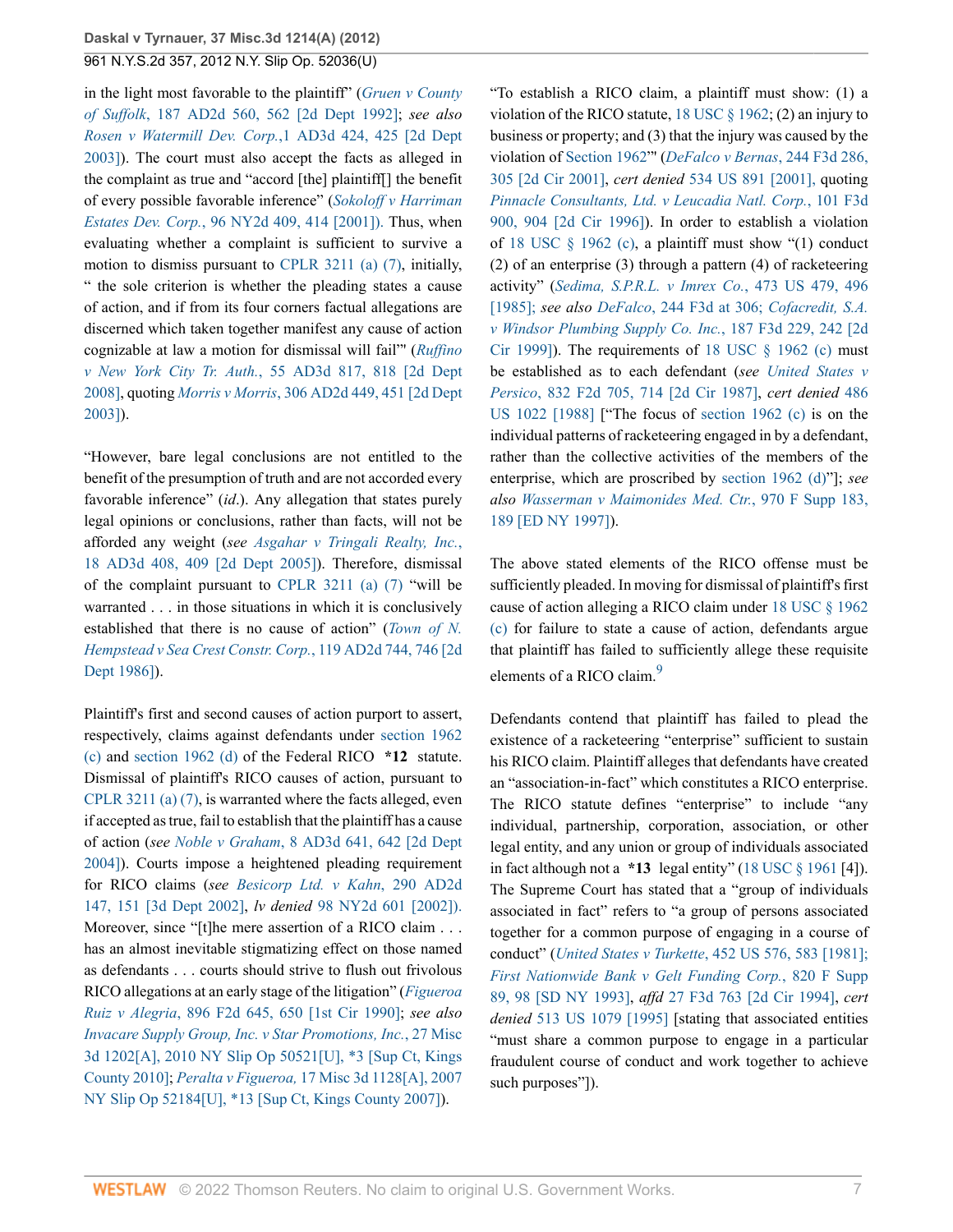In the first amended complaint, plaintiff conclusorily states that the Tyrnauer Companies are an association-in-fact constituting an "enterprise" because they "share[] a common purpose to engage in a fraudulent course-of-conduct and to work together to achieve such purpose." It appears from the allegations that plaintiff is claiming that Banco Popular, Miedrzynski and Staub were also part of the "enterprise" although there are no allegations linking them together in a common purpose other than with respect to the Greene Property. Plaintiff fails to allege any particularized facts as to this alleged common purpose, and the mere parroting of the statutory language will not suffice to survive a motion to dismiss (*see [Zaro Licensing, Inc. v Cinmar, Inc.](http://www.westlaw.com/Link/Document/FullText?findType=Y&serNum=1991196658&pubNum=0000345&originatingDoc=Ifc6eea031f9d11e2b66bbd5332e2d275&refType=RP&fi=co_pp_sp_345_284&originationContext=document&vr=3.0&rs=cblt1.0&transitionType=DocumentItem&contextData=(sc.UserEnteredCitation)#co_pp_sp_345_284)*, 779 F [Supp 276, 284 \[SD NY 1991\]\)](http://www.westlaw.com/Link/Document/FullText?findType=Y&serNum=1991196658&pubNum=0000345&originatingDoc=Ifc6eea031f9d11e2b66bbd5332e2d275&refType=RP&fi=co_pp_sp_345_284&originationContext=document&vr=3.0&rs=cblt1.0&transitionType=DocumentItem&contextData=(sc.UserEnteredCitation)#co_pp_sp_345_284). The only "common purpose" of the "enterprise" that can be gleaned from plaintiff's first amended complaint was to defraud Daskal in connection with the Greene Project. In opposition to the motions, plaintiff argues that the purpose of the enterprise was to manipulate various financing for real property so as to permit Tyrnauer to obtain money for his own uses as to Daskal and others who were similarly victimized. Plaintiff contends that all of the members of the Tyrnauer Companies had ongoing relationships and that Banco Popular was related to them via the loan for the Greene Project. No explanation is offered for Banco Popular's alleged motivation in participating in the alleged enterprise or why it would share in this alleged common purpose. In fact Banco Popular, Miedrzynski and Staub are not expressly alleged to be part of the "enterprise" as defined under the first cause of action. Since there are no factual allegations against Banco Popular, and the only allegation against Miedrzynski is the speculation that he accepted bribes from Tyrnauer, the complaint is inadequate as to them. The motion to dismiss on behalf of these defendants must be granted.

In order to adequately plead the existence of a RICO enterprise, a plaintiff must also allege with particularity how the various associates of the alleged enterprise worked together as a unit to achieve the enterprise's common purpose (*see [First Capital Asset Mgmt., Inc. v Satinwood, Inc.](http://www.westlaw.com/Link/Document/FullText?findType=Y&serNum=2005153461&pubNum=0000506&originatingDoc=Ifc6eea031f9d11e2b66bbd5332e2d275&refType=RP&fi=co_pp_sp_506_174&originationContext=document&vr=3.0&rs=cblt1.0&transitionType=DocumentItem&contextData=(sc.UserEnteredCitation)#co_pp_sp_506_174)*, 385 [F3d 159, 174 \[2d Cir 2004\]](http://www.westlaw.com/Link/Document/FullText?findType=Y&serNum=2005153461&pubNum=0000506&originatingDoc=Ifc6eea031f9d11e2b66bbd5332e2d275&refType=RP&fi=co_pp_sp_506_174&originationContext=document&vr=3.0&rs=cblt1.0&transitionType=DocumentItem&contextData=(sc.UserEnteredCitation)#co_pp_sp_506_174)). "Courts in the Second Circuit look to the "hierarchy, organization, and activities" of an alleged association-in-fact to determine whether its members functioned as a unit" (*[Nasik Breeding & Research Farm Ltd.](http://www.westlaw.com/Link/Document/FullText?findType=Y&serNum=2001763982&pubNum=0004637&originatingDoc=Ifc6eea031f9d11e2b66bbd5332e2d275&refType=RP&fi=co_pp_sp_4637_539&originationContext=document&vr=3.0&rs=cblt1.0&transitionType=DocumentItem&contextData=(sc.UserEnteredCitation)#co_pp_sp_4637_539) v Merck & Co., Inc.*[, 165 F Supp 2d 514, 539 \[SD NY 2001\]](http://www.westlaw.com/Link/Document/FullText?findType=Y&serNum=2001763982&pubNum=0004637&originatingDoc=Ifc6eea031f9d11e2b66bbd5332e2d275&refType=RP&fi=co_pp_sp_4637_539&originationContext=document&vr=3.0&rs=cblt1.0&transitionType=DocumentItem&contextData=(sc.UserEnteredCitation)#co_pp_sp_4637_539); *see also United States v Coonan*[, 938 F2d 1553, 1560-1561](http://www.westlaw.com/Link/Document/FullText?findType=Y&serNum=1991126541&pubNum=0000350&originatingDoc=Ifc6eea031f9d11e2b66bbd5332e2d275&refType=RP&fi=co_pp_sp_350_1560&originationContext=document&vr=3.0&rs=cblt1.0&transitionType=DocumentItem&contextData=(sc.UserEnteredCitation)#co_pp_sp_350_1560) [\[2d Cir 1991\]](http://www.westlaw.com/Link/Document/FullText?findType=Y&serNum=1991126541&pubNum=0000350&originatingDoc=Ifc6eea031f9d11e2b66bbd5332e2d275&refType=RP&fi=co_pp_sp_350_1560&originationContext=document&vr=3.0&rs=cblt1.0&transitionType=DocumentItem&contextData=(sc.UserEnteredCitation)#co_pp_sp_350_1560), *cert denied* [503 US 941 \[1992\]\).](http://www.westlaw.com/Link/Document/FullText?findType=Y&serNum=1992016641&pubNum=780&originatingDoc=Ifc6eea031f9d11e2b66bbd5332e2d275&refType=RP&originationContext=document&vr=3.0&rs=cblt1.0&transitionType=DocumentItem&contextData=(sc.UserEnteredCitation))

Plaintiff has failed to allege that the participants in the alleged enterprise **\*14** functioned as a unit (*see [Turkette](http://www.westlaw.com/Link/Document/FullText?findType=Y&serNum=1981126815&pubNum=780&originatingDoc=Ifc6eea031f9d11e2b66bbd5332e2d275&refType=RP&fi=co_pp_sp_780_583&originationContext=document&vr=3.0&rs=cblt1.0&transitionType=DocumentItem&contextData=(sc.UserEnteredCitation)#co_pp_sp_780_583)*, [452 US at 583;](http://www.westlaw.com/Link/Document/FullText?findType=Y&serNum=1981126815&pubNum=780&originatingDoc=Ifc6eea031f9d11e2b66bbd5332e2d275&refType=RP&fi=co_pp_sp_780_583&originationContext=document&vr=3.0&rs=cblt1.0&transitionType=DocumentItem&contextData=(sc.UserEnteredCitation)#co_pp_sp_780_583) *[First Capital Asset Mgmt., Inc.](http://www.westlaw.com/Link/Document/FullText?findType=Y&serNum=2005153461&pubNum=506&originatingDoc=Ifc6eea031f9d11e2b66bbd5332e2d275&refType=RP&fi=co_pp_sp_506_174&originationContext=document&vr=3.0&rs=cblt1.0&transitionType=DocumentItem&contextData=(sc.UserEnteredCitation)#co_pp_sp_506_174)*, 385 F3d [at 174\)](http://www.westlaw.com/Link/Document/FullText?findType=Y&serNum=2005153461&pubNum=506&originatingDoc=Ifc6eea031f9d11e2b66bbd5332e2d275&refType=RP&fi=co_pp_sp_506_174&originationContext=document&vr=3.0&rs=cblt1.0&transitionType=DocumentItem&contextData=(sc.UserEnteredCitation)#co_pp_sp_506_174) or that there existed any "hierarchy, organization, or activities . . . from which [the court] could fairly conclude that its members functioned as a unit" (*[First Capital Asset](http://www.westlaw.com/Link/Document/FullText?findType=Y&serNum=2005153461&pubNum=506&originatingDoc=Ifc6eea031f9d11e2b66bbd5332e2d275&refType=RP&fi=co_pp_sp_506_174&originationContext=document&vr=3.0&rs=cblt1.0&transitionType=DocumentItem&contextData=(sc.UserEnteredCitation)#co_pp_sp_506_174) Mgmt*.*, Inc.*[, 385 F3d at 174\).](http://www.westlaw.com/Link/Document/FullText?findType=Y&serNum=2005153461&pubNum=506&originatingDoc=Ifc6eea031f9d11e2b66bbd5332e2d275&refType=RP&fi=co_pp_sp_506_174&originationContext=document&vr=3.0&rs=cblt1.0&transitionType=DocumentItem&contextData=(sc.UserEnteredCitation)#co_pp_sp_506_174) The first amended complaint is silent as to the internal workings or organization of the alleged enterprise, and fails to explain how such alleged organization was run or by whom it was run (*see [Greenberg v Blake](http://www.westlaw.com/Link/Document/FullText?findType=Y&serNum=2022318792&pubNum=0000999&originatingDoc=Ifc6eea031f9d11e2b66bbd5332e2d275&refType=RP&originationContext=document&vr=3.0&rs=cblt1.0&transitionType=DocumentItem&contextData=(sc.UserEnteredCitation))*, 2010 [WL 2400064, \\*6 \[ED NY, Jun. 10, 2010\]\)](http://www.westlaw.com/Link/Document/FullText?findType=Y&serNum=2022318792&pubNum=0000999&originatingDoc=Ifc6eea031f9d11e2b66bbd5332e2d275&refType=RP&originationContext=document&vr=3.0&rs=cblt1.0&transitionType=DocumentItem&contextData=(sc.UserEnteredCitation)). Plaintiff does not plead the role that each person or entity played in the alleged enterprise, but merely states, in conclusory fashion, that the Tyrnauer Companies constitute an "association-infact." Such conclusory allegations are wholly insufficient to satisfy the pleading requirements of the statute, and their mere "conclusory naming of a string of entities does not adequately allege an enterprise" (*Moy v Terranova*[, 1999 WL 118773, \\*5](http://www.westlaw.com/Link/Document/FullText?findType=Y&serNum=1999073068&pubNum=0000999&originatingDoc=Ifc6eea031f9d11e2b66bbd5332e2d275&refType=RP&originationContext=document&vr=3.0&rs=cblt1.0&transitionType=DocumentItem&contextData=(sc.UserEnteredCitation)) [\[ED NY, Mar. 2, 1999\]](http://www.westlaw.com/Link/Document/FullText?findType=Y&serNum=1999073068&pubNum=0000999&originatingDoc=Ifc6eea031f9d11e2b66bbd5332e2d275&refType=RP&originationContext=document&vr=3.0&rs=cblt1.0&transitionType=DocumentItem&contextData=(sc.UserEnteredCitation)) [internal quotation marks omitted]; *see also [First Capital Asset Mgt., Inc.](http://www.westlaw.com/Link/Document/FullText?findType=Y&serNum=2005153461&pubNum=506&originatingDoc=Ifc6eea031f9d11e2b66bbd5332e2d275&refType=RP&fi=co_pp_sp_506_175&originationContext=document&vr=3.0&rs=cblt1.0&transitionType=DocumentItem&contextData=(sc.UserEnteredCitation)#co_pp_sp_506_175)*, 385 F3d at 175). As noted, the complaint fails to allege any acts of Banco Popular that could constitute participation in the "enterprise," which is defined as including only the Tyrnauer Companies. The only allegations relating to Banco Popular indicate that the Bank was also a victim of Tyrnauer's fraud, further mandating dismissal as against Banco Popular.

Moreover, it is necessary, in stating a RICO claim, to plead the existence of an enterprise that is distinct from the alleged pattern of racketeering activity (*see Turkette*[, 452 US at 583;](http://www.westlaw.com/Link/Document/FullText?findType=Y&serNum=1981126815&pubNum=780&originatingDoc=Ifc6eea031f9d11e2b66bbd5332e2d275&refType=RP&fi=co_pp_sp_780_583&originationContext=document&vr=3.0&rs=cblt1.0&transitionType=DocumentItem&contextData=(sc.UserEnteredCitation)#co_pp_sp_780_583) *[First Capital Asset Mgmt., Inc](http://www.westlaw.com/Link/Document/FullText?findType=Y&serNum=2005153461&pubNum=506&originatingDoc=Ifc6eea031f9d11e2b66bbd5332e2d275&refType=RP&fi=co_pp_sp_506_174&originationContext=document&vr=3.0&rs=cblt1.0&transitionType=DocumentItem&contextData=(sc.UserEnteredCitation)#co_pp_sp_506_174)*., 385 F3d at 174). "[T]he existence of an enterprise is an element distinct from the pattern of racketeering activity" (*[Boyle v United States](http://www.westlaw.com/Link/Document/FullText?findType=Y&serNum=2018990389&pubNum=780&originatingDoc=Ifc6eea031f9d11e2b66bbd5332e2d275&refType=RP&fi=co_pp_sp_780_947&originationContext=document&vr=3.0&rs=cblt1.0&transitionType=DocumentItem&contextData=(sc.UserEnteredCitation)#co_pp_sp_780_947)*, 556 [US 938, 947 \[2009\]\).](http://www.westlaw.com/Link/Document/FullText?findType=Y&serNum=2018990389&pubNum=780&originatingDoc=Ifc6eea031f9d11e2b66bbd5332e2d275&refType=RP&fi=co_pp_sp_780_947&originationContext=document&vr=3.0&rs=cblt1.0&transitionType=DocumentItem&contextData=(sc.UserEnteredCitation)#co_pp_sp_780_947) That is, "[t]he enterprise' is not the pattern of racketeering activity'; it is an entity separate and apart from the pattern of activity in which it engages" (*[Kottler](http://www.westlaw.com/Link/Document/FullText?findType=Y&serNum=2017859883&pubNum=0004637&originatingDoc=Ifc6eea031f9d11e2b66bbd5332e2d275&refType=RP&fi=co_pp_sp_4637_458&originationContext=document&vr=3.0&rs=cblt1.0&transitionType=DocumentItem&contextData=(sc.UserEnteredCitation)#co_pp_sp_4637_458) v Deutsche Bank AG*[, 607 F Supp 2d 447, 458 \[SD NY 2009\]](http://www.westlaw.com/Link/Document/FullText?findType=Y&serNum=2017859883&pubNum=0004637&originatingDoc=Ifc6eea031f9d11e2b66bbd5332e2d275&refType=RP&fi=co_pp_sp_4637_458&originationContext=document&vr=3.0&rs=cblt1.0&transitionType=DocumentItem&contextData=(sc.UserEnteredCitation)#co_pp_sp_4637_458)). "[I]n a fraud-based RICO claim, if the sole purpose of the alleged enterprise is to perpetrate the alleged fraud, there can be no enterprise for RICO purposes" (*[Atkins v Apollo Real](http://www.westlaw.com/Link/Document/FullText?findType=Y&serNum=2015944969&pubNum=0000999&originatingDoc=Ifc6eea031f9d11e2b66bbd5332e2d275&refType=RP&originationContext=document&vr=3.0&rs=cblt1.0&transitionType=DocumentItem&contextData=(sc.UserEnteredCitation)) Estate Advisors, L.P.*[, 2008 WL 1926684, \\*14 \[ED NY, Apr.](http://www.westlaw.com/Link/Document/FullText?findType=Y&serNum=2015944969&pubNum=0000999&originatingDoc=Ifc6eea031f9d11e2b66bbd5332e2d275&refType=RP&originationContext=document&vr=3.0&rs=cblt1.0&transitionType=DocumentItem&contextData=(sc.UserEnteredCitation)) [30, 2008\]](http://www.westlaw.com/Link/Document/FullText?findType=Y&serNum=2015944969&pubNum=0000999&originatingDoc=Ifc6eea031f9d11e2b66bbd5332e2d275&refType=RP&originationContext=document&vr=3.0&rs=cblt1.0&transitionType=DocumentItem&contextData=(sc.UserEnteredCitation)) [internal quotation marks and citation omitted]; *see also [First Capital Asset Mgmt., Inc.](http://www.westlaw.com/Link/Document/FullText?findType=Y&serNum=2005153461&pubNum=0000506&originatingDoc=Ifc6eea031f9d11e2b66bbd5332e2d275&refType=RP&fi=co_pp_sp_506_174&originationContext=document&vr=3.0&rs=cblt1.0&transitionType=DocumentItem&contextData=(sc.UserEnteredCitation)#co_pp_sp_506_174)*, 385 F3d at 174 [no enterprise where the plaintiffs failed "to detail any course of fraudulent or illegal conduct separate and distinct from the alleged predicate racketeering acts themselves"]; *[Mikhlin](http://www.westlaw.com/Link/Document/FullText?findType=Y&serNum=2018235367&pubNum=0000999&originatingDoc=Ifc6eea031f9d11e2b66bbd5332e2d275&refType=RP&originationContext=document&vr=3.0&rs=cblt1.0&transitionType=DocumentItem&contextData=(sc.UserEnteredCitation)) v HSBC*[, 2009 WL 485667, \\*3 \[ED NY, Feb. 26, 2009\]](http://www.westlaw.com/Link/Document/FullText?findType=Y&serNum=2018235367&pubNum=0000999&originatingDoc=Ifc6eea031f9d11e2b66bbd5332e2d275&refType=RP&originationContext=document&vr=3.0&rs=cblt1.0&transitionType=DocumentItem&contextData=(sc.UserEnteredCitation))). The first amended complaint herein fails to allege that the enterprise, comprised of the Tyrnauer Companies, is distinct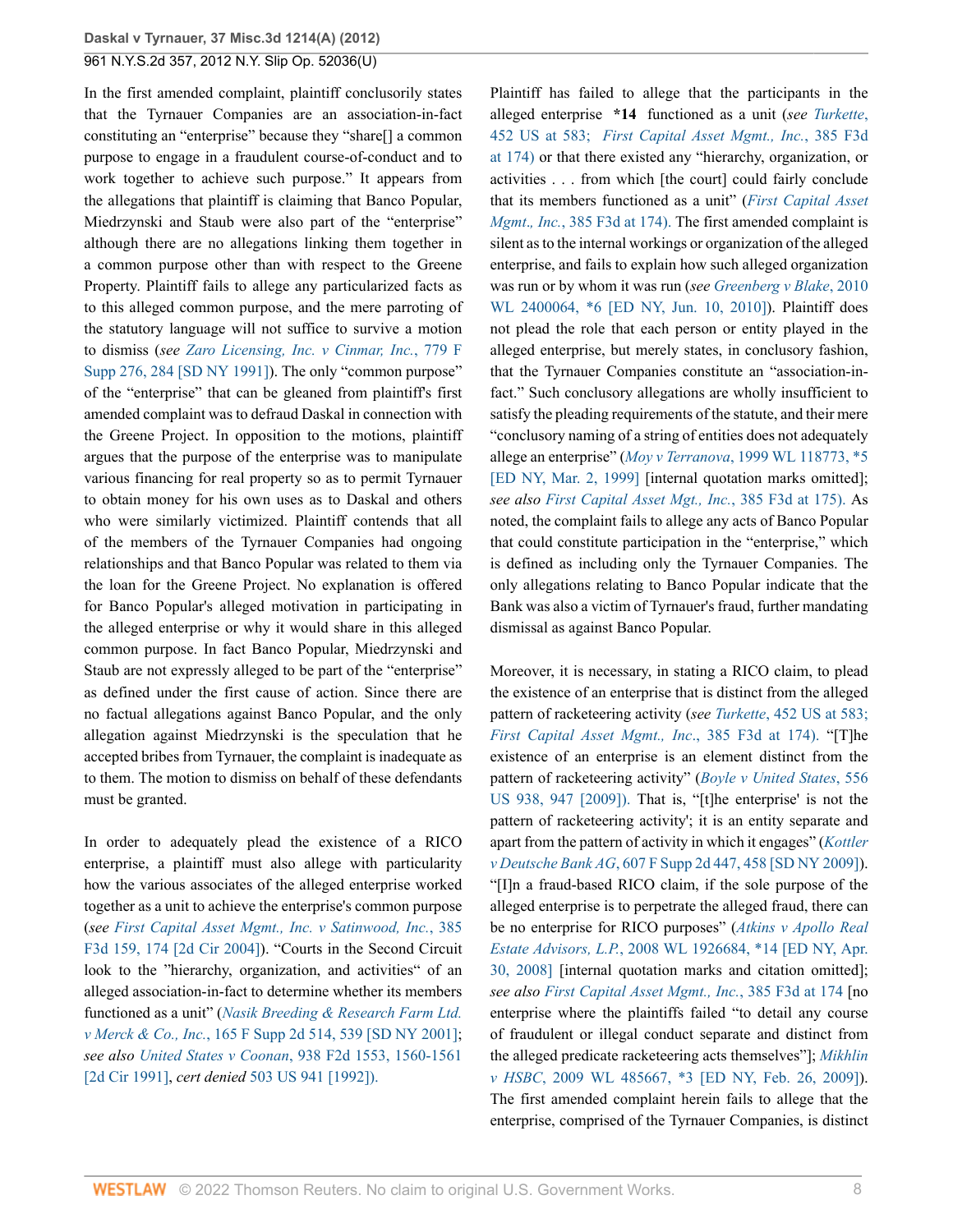from the alleged pattern of racketeering activity (*see [Cruz v](http://www.westlaw.com/Link/Document/FullText?findType=Y&serNum=2027227607&pubNum=0000999&originatingDoc=Ifc6eea031f9d11e2b66bbd5332e2d275&refType=RP&originationContext=document&vr=3.0&rs=cblt1.0&transitionType=DocumentItem&contextData=(sc.UserEnteredCitation)) FXDirectDealer, LLC*[, 2012 WL 652038, \\*7 \[SD NY, Feb.](http://www.westlaw.com/Link/Document/FullText?findType=Y&serNum=2027227607&pubNum=0000999&originatingDoc=Ifc6eea031f9d11e2b66bbd5332e2d275&refType=RP&originationContext=document&vr=3.0&rs=cblt1.0&transitionType=DocumentItem&contextData=(sc.UserEnteredCitation)) [29, 2012\]\)](http://www.westlaw.com/Link/Document/FullText?findType=Y&serNum=2027227607&pubNum=0000999&originatingDoc=Ifc6eea031f9d11e2b66bbd5332e2d275&refType=RP&originationContext=document&vr=3.0&rs=cblt1.0&transitionType=DocumentItem&contextData=(sc.UserEnteredCitation)). Rather, Daskal alleges that the participants came together for the common purpose of defrauding himself and the LLC's by engaging in bribery, mail fraud, wire fraud, and bank fraud. Thus, the fraud upon Daskal is the sole purpose of the enterprise. This singular purpose fails to create a distinct racketeering enterprise (see *Mikhlin,* [2009 WL 485667, \\*3\).](http://www.westlaw.com/Link/Document/FullText?findType=Y&serNum=2018235367&pubNum=999&originatingDoc=Ifc6eea031f9d11e2b66bbd5332e2d275&refType=RP&originationContext=document&vr=3.0&rs=cblt1.0&transitionType=DocumentItem&contextData=(sc.UserEnteredCitation)) The "predicate acts" alleged, relating to other entities, are totally unrelated to plaintiff or the LLC's he represents and, as described, were not perpetrated by all of the defendants **\*15** alleged to constitute the enterprise. The pleading is thus deficient in pleading the requisite "predicate acts" essential to a RICO claim.

Plaintiff contends, in his opposition papers, that even if the sole purpose of the alleged enterprise was to perpetrate the alleged fraud, there can be an enterprise for RICO purposes. Such contention is devoid of merit and contrary to well established precedent (*see Turkette*[, 452 US at 583;](http://www.westlaw.com/Link/Document/FullText?findType=Y&serNum=1981126815&pubNum=780&originatingDoc=Ifc6eea031f9d11e2b66bbd5332e2d275&refType=RP&fi=co_pp_sp_780_583&originationContext=document&vr=3.0&rs=cblt1.0&transitionType=DocumentItem&contextData=(sc.UserEnteredCitation)#co_pp_sp_780_583) *Atkins*[, 2008 WL 1926684, \\*15;](http://www.westlaw.com/Link/Document/FullText?findType=Y&serNum=2015944969&pubNum=999&originatingDoc=Ifc6eea031f9d11e2b66bbd5332e2d275&refType=RP&originationContext=document&vr=3.0&rs=cblt1.0&transitionType=DocumentItem&contextData=(sc.UserEnteredCitation)) *[United States v International](http://www.westlaw.com/Link/Document/FullText?findType=Y&serNum=2013884933&pubNum=0004637&originatingDoc=Ifc6eea031f9d11e2b66bbd5332e2d275&refType=RP&fi=co_pp_sp_4637_473&originationContext=document&vr=3.0&rs=cblt1.0&transitionType=DocumentItem&contextData=(sc.UserEnteredCitation)#co_pp_sp_4637_473) Longshoremen's Assn.*[, 518 F Supp 2d 422, 473 \[ED NY](http://www.westlaw.com/Link/Document/FullText?findType=Y&serNum=2013884933&pubNum=0004637&originatingDoc=Ifc6eea031f9d11e2b66bbd5332e2d275&refType=RP&fi=co_pp_sp_4637_473&originationContext=document&vr=3.0&rs=cblt1.0&transitionType=DocumentItem&contextData=(sc.UserEnteredCitation)#co_pp_sp_4637_473) [2007\]](http://www.westlaw.com/Link/Document/FullText?findType=Y&serNum=2013884933&pubNum=0004637&originatingDoc=Ifc6eea031f9d11e2b66bbd5332e2d275&refType=RP&fi=co_pp_sp_4637_473&originationContext=document&vr=3.0&rs=cblt1.0&transitionType=DocumentItem&contextData=(sc.UserEnteredCitation)#co_pp_sp_4637_473); *Goldfine v Sichenzia*[, 118 F Supp 2d 392, 401 \[SD NY](http://www.westlaw.com/Link/Document/FullText?findType=Y&serNum=2000571298&pubNum=0004637&originatingDoc=Ifc6eea031f9d11e2b66bbd5332e2d275&refType=RP&fi=co_pp_sp_4637_401&originationContext=document&vr=3.0&rs=cblt1.0&transitionType=DocumentItem&contextData=(sc.UserEnteredCitation)#co_pp_sp_4637_401) [2000\]](http://www.westlaw.com/Link/Document/FullText?findType=Y&serNum=2000571298&pubNum=0004637&originatingDoc=Ifc6eea031f9d11e2b66bbd5332e2d275&refType=RP&fi=co_pp_sp_4637_401&originationContext=document&vr=3.0&rs=cblt1.0&transitionType=DocumentItem&contextData=(sc.UserEnteredCitation)#co_pp_sp_4637_401); *Invacare*[, 2010 WL 123908, \\*8-9\).](http://www.westlaw.com/Link/Document/FullText?findType=Y&serNum=2021132736&pubNum=999&originatingDoc=Ifc6eea031f9d11e2b66bbd5332e2d275&refType=RP&originationContext=document&vr=3.0&rs=cblt1.0&transitionType=DocumentItem&contextData=(sc.UserEnteredCitation)) Plaintiff is simply attempting to craft a claim under RICO based upon purely personal disputes between two business partners. " [C]ourts must always be on the lookout for the putative RICO case that is really nothing more than an ordinary fraud case clothed in the Emperor's trendy garb"' (*[National Union Fire Ins. Co.](http://www.westlaw.com/Link/Document/FullText?findType=Y&serNum=2027458116&pubNum=0000999&originatingDoc=Ifc6eea031f9d11e2b66bbd5332e2d275&refType=RP&originationContext=document&vr=3.0&rs=cblt1.0&transitionType=DocumentItem&contextData=(sc.UserEnteredCitation)) [of Pittsburgh, PA v Archway Ins. Services LLC](http://www.westlaw.com/Link/Document/FullText?findType=Y&serNum=2027458116&pubNum=0000999&originatingDoc=Ifc6eea031f9d11e2b66bbd5332e2d275&refType=RP&originationContext=document&vr=3.0&rs=cblt1.0&transitionType=DocumentItem&contextData=(sc.UserEnteredCitation))*, 2012 WL [1142285, \\*3 \[SD NY, Mar. 23, 2012\],](http://www.westlaw.com/Link/Document/FullText?findType=Y&serNum=2027458116&pubNum=0000999&originatingDoc=Ifc6eea031f9d11e2b66bbd5332e2d275&refType=RP&originationContext=document&vr=3.0&rs=cblt1.0&transitionType=DocumentItem&contextData=(sc.UserEnteredCitation)) quoting *[Goldfine](http://www.westlaw.com/Link/Document/FullText?findType=Y&serNum=2000571298&pubNum=4637&originatingDoc=Ifc6eea031f9d11e2b66bbd5332e2d275&refType=RP&fi=co_pp_sp_4637_397&originationContext=document&vr=3.0&rs=cblt1.0&transitionType=DocumentItem&contextData=(sc.UserEnteredCitation)#co_pp_sp_4637_397)*,118 [F Supp 2d at 397\).](http://www.westlaw.com/Link/Document/FullText?findType=Y&serNum=2000571298&pubNum=4637&originatingDoc=Ifc6eea031f9d11e2b66bbd5332e2d275&refType=RP&fi=co_pp_sp_4637_397&originationContext=document&vr=3.0&rs=cblt1.0&transitionType=DocumentItem&contextData=(sc.UserEnteredCitation)#co_pp_sp_4637_397) Thus, the court finds that plaintiff has failed to adequately plead the existence of an "enterprise" as required by RICO, and has failed to state a cause of action in his first and second causes of action.

Finally, [18 USC § 1962 \(c\)](http://www.westlaw.com/Link/Document/FullText?findType=L&pubNum=1000546&cite=18USCAS1962&originatingDoc=Ifc6eea031f9d11e2b66bbd5332e2d275&refType=LQ&originationContext=document&vr=3.0&rs=cblt1.0&transitionType=DocumentItem&contextData=(sc.UserEnteredCitation)) "imposes liability only upon defendants who operate or manage RICO enterprises" (*[West](http://www.westlaw.com/Link/Document/FullText?findType=Y&serNum=2005200674&pubNum=0000999&originatingDoc=Ifc6eea031f9d11e2b66bbd5332e2d275&refType=RP&originationContext=document&vr=3.0&rs=cblt1.0&transitionType=DocumentItem&contextData=(sc.UserEnteredCitation)) [79th Street Corp. v Congregation Kahl Minchas Chinuch](http://www.westlaw.com/Link/Document/FullText?findType=Y&serNum=2005200674&pubNum=0000999&originatingDoc=Ifc6eea031f9d11e2b66bbd5332e2d275&refType=RP&originationContext=document&vr=3.0&rs=cblt1.0&transitionType=DocumentItem&contextData=(sc.UserEnteredCitation))*, [2004 WL 2187069, \\*13 \[SD NY, Sept. 29, 2004\]\)](http://www.westlaw.com/Link/Document/FullText?findType=Y&serNum=2005200674&pubNum=0000999&originatingDoc=Ifc6eea031f9d11e2b66bbd5332e2d275&refType=RP&originationContext=document&vr=3.0&rs=cblt1.0&transitionType=DocumentItem&contextData=(sc.UserEnteredCitation)). As was held in *Reves v Ernst & Young* [\(507 US 170, 179 \[1993\]\),](http://www.westlaw.com/Link/Document/FullText?findType=Y&serNum=1993059881&pubNum=780&originatingDoc=Ifc6eea031f9d11e2b66bbd5332e2d275&refType=RP&fi=co_pp_sp_780_179&originationContext=document&vr=3.0&rs=cblt1.0&transitionType=DocumentItem&contextData=(sc.UserEnteredCitation)#co_pp_sp_780_179) "some part in directing the enterprise's affairs is required." In *Reves* [\(507 US at 183\),](http://www.westlaw.com/Link/Document/FullText?findType=Y&serNum=1993059881&pubNum=780&originatingDoc=Ifc6eea031f9d11e2b66bbd5332e2d275&refType=RP&fi=co_pp_sp_780_183&originationContext=document&vr=3.0&rs=cblt1.0&transitionType=DocumentItem&contextData=(sc.UserEnteredCitation)#co_pp_sp_780_183) the U.S. Supreme Court found that to satisfy the requirements of 18 USC  $\S$  1962, a plaintiff must plead each defendant's participation in the "operation or management" of an enterprise (*see [Dietrich v Bauer](http://www.westlaw.com/Link/Document/FullText?findType=Y&serNum=1999075172&pubNum=0004637&originatingDoc=Ifc6eea031f9d11e2b66bbd5332e2d275&refType=RP&fi=co_pp_sp_4637_347&originationContext=document&vr=3.0&rs=cblt1.0&transitionType=DocumentItem&contextData=(sc.UserEnteredCitation)#co_pp_sp_4637_347)*, 76 F [Supp 2d 312, 347 \[SD NY 1999\]\)](http://www.westlaw.com/Link/Document/FullText?findType=Y&serNum=1999075172&pubNum=0004637&originatingDoc=Ifc6eea031f9d11e2b66bbd5332e2d275&refType=RP&fi=co_pp_sp_4637_347&originationContext=document&vr=3.0&rs=cblt1.0&transitionType=DocumentItem&contextData=(sc.UserEnteredCitation)#co_pp_sp_4637_347). "Merely rendering services to an alleged enterprise does not establish that a person or

entity controls the enterprise for purposes of [18 USC §] 1962 (c)" (*West 79th Street Corp.*[, 2004 WL 2187069, \\*14\).](http://www.westlaw.com/Link/Document/FullText?findType=Y&serNum=2005200674&pubNum=999&originatingDoc=Ifc6eea031f9d11e2b66bbd5332e2d275&refType=RP&originationContext=document&vr=3.0&rs=cblt1.0&transitionType=DocumentItem&contextData=(sc.UserEnteredCitation))

Here, there is no showing that Banco Popular, Miedrzynski, or Staub were ever in a position to exert the type of control necessary to constitute such participation in the alleged enterprise, and the first amended complaint is devoid of any allegations that either Banco Popular, Miedrzynski, or Staub were involved in the "operation or management" of the alleged enterprise. With respect to Staub, plaintiff alleges that Staub, as Tyrnauer's employee, notarized false lien waivers containing false signatures, which were subsequently submitted to Banco Popular to obtain loan funds that exceeded the value of the services supplied. Such service to his employer does not alone render Staub a participant in a RICO conspiracy. Moreover, contrary to plaintiff's argument, even where a bank official or employee allegedly facilitates a fraud by third parties, a defendant bank will not be held vicariously liable under RICO (*see [Mikhlin](http://www.westlaw.com/Link/Document/FullText?findType=Y&serNum=2018235367&pubNum=999&originatingDoc=Ifc6eea031f9d11e2b66bbd5332e2d275&refType=RP&originationContext=document&vr=3.0&rs=cblt1.0&transitionType=DocumentItem&contextData=(sc.UserEnteredCitation))*, 2009 [WL 485667, \\*9\).](http://www.westlaw.com/Link/Document/FullText?findType=Y&serNum=2018235367&pubNum=999&originatingDoc=Ifc6eea031f9d11e2b66bbd5332e2d275&refType=RP&originationContext=document&vr=3.0&rs=cblt1.0&transitionType=DocumentItem&contextData=(sc.UserEnteredCitation)) The sole allegation against Miedrzynski is speculation that he was bribed by Tyrnauer to ignore evidence of Tyrnauer's improprieties. There is no connection made to other Tyrnauer Companies or to other predicate acts which would render him a member of a **\*16** RICO enterprise. Plaintiff's RICO complaint must be dismissed as to Banco Popular, Miedrzynski and Staub.<sup>[10](#page-13-4)</sup>

<span id="page-8-0"></span>Furthermore, under RICO, a plaintiff must plead a "pattern" of "racketeering activity", which includes any act indictable under a variety of state and federal criminal statutes (*see Mikhlin*[, 2009 WL 485667, \\*3;](http://www.westlaw.com/Link/Document/FullText?findType=Y&serNum=2018235367&pubNum=999&originatingDoc=Ifc6eea031f9d11e2b66bbd5332e2d275&refType=RP&originationContext=document&vr=3.0&rs=cblt1.0&transitionType=DocumentItem&contextData=(sc.UserEnteredCitation)) [18 USC 1962](http://www.westlaw.com/Link/Document/FullText?findType=L&pubNum=1000546&cite=18USCAS1962&originatingDoc=Ifc6eea031f9d11e2b66bbd5332e2d275&refType=LQ&originationContext=document&vr=3.0&rs=cblt1.0&transitionType=DocumentItem&contextData=(sc.UserEnteredCitation)) [c]). Plaintiff alleges violation of the mail fraud statute,[18 USC § 1341](http://www.westlaw.com/Link/Document/FullText?findType=L&pubNum=1000546&cite=18USCAS1341&originatingDoc=Ifc6eea031f9d11e2b66bbd5332e2d275&refType=LQ&originationContext=document&vr=3.0&rs=cblt1.0&transitionType=DocumentItem&contextData=(sc.UserEnteredCitation)), the wire fraud statute,[18 USC § 1343](http://www.westlaw.com/Link/Document/FullText?findType=L&pubNum=1000546&cite=18USCAS1343&originatingDoc=Ifc6eea031f9d11e2b66bbd5332e2d275&refType=LQ&originationContext=document&vr=3.0&rs=cblt1.0&transitionType=DocumentItem&contextData=(sc.UserEnteredCitation)), and the bank fraud statute, [18 USC § 1344,](http://www.westlaw.com/Link/Document/FullText?findType=L&pubNum=1000546&cite=18USCAS1344&originatingDoc=Ifc6eea031f9d11e2b66bbd5332e2d275&refType=LQ&originationContext=document&vr=3.0&rs=cblt1.0&transitionType=DocumentItem&contextData=(sc.UserEnteredCitation)) in addition to [18 USC § 201](http://www.westlaw.com/Link/Document/FullText?findType=L&pubNum=1000546&cite=18USCAS201&originatingDoc=Ifc6eea031f9d11e2b66bbd5332e2d275&refType=LQ&originationContext=document&vr=3.0&rs=cblt1.0&transitionType=DocumentItem&contextData=(sc.UserEnteredCitation)), prohibiting bribery, which is also listed in 18 USC  $\S$  1961 (1) as a predicate act. Mere common-law fraud, however, does not constitute racketeering activity for RICO purposes (*see* [18](http://www.westlaw.com/Link/Document/FullText?findType=L&pubNum=1000546&cite=18USCAS1961&originatingDoc=Ifc6eea031f9d11e2b66bbd5332e2d275&refType=LQ&originationContext=document&vr=3.0&rs=cblt1.0&transitionType=DocumentItem&contextData=(sc.UserEnteredCitation)) [USC § 1961](http://www.westlaw.com/Link/Document/FullText?findType=L&pubNum=1000546&cite=18USCAS1961&originatingDoc=Ifc6eea031f9d11e2b66bbd5332e2d275&refType=LQ&originationContext=document&vr=3.0&rs=cblt1.0&transitionType=DocumentItem&contextData=(sc.UserEnteredCitation)) [1]).

" [A] pattern of racketeering activity' requires at least two acts of racketeering activity . . . the last of which occurred within ten years . . after the commission of a prior act of racketeering activity" ([18 USC § 1961](http://www.westlaw.com/Link/Document/FullText?findType=L&pubNum=1000546&cite=18USCAS1961&originatingDoc=Ifc6eea031f9d11e2b66bbd5332e2d275&refType=LQ&originationContext=document&vr=3.0&rs=cblt1.0&transitionType=DocumentItem&contextData=(sc.UserEnteredCitation)) [5]). The acts of racketeering activity must be " related, and . . . amount to or pose a threat of continued criminal activity"' (*[Cofacredit, S.A.](http://www.westlaw.com/Link/Document/FullText?findType=Y&serNum=1999182137&pubNum=506&originatingDoc=Ifc6eea031f9d11e2b66bbd5332e2d275&refType=RP&fi=co_pp_sp_506_242&originationContext=document&vr=3.0&rs=cblt1.0&transitionType=DocumentItem&contextData=(sc.UserEnteredCitation)#co_pp_sp_506_242)*, 187 F3d at [242,](http://www.westlaw.com/Link/Document/FullText?findType=Y&serNum=1999182137&pubNum=506&originatingDoc=Ifc6eea031f9d11e2b66bbd5332e2d275&refType=RP&fi=co_pp_sp_506_242&originationContext=document&vr=3.0&rs=cblt1.0&transitionType=DocumentItem&contextData=(sc.UserEnteredCitation)#co_pp_sp_506_242) quoting *[H.J. Inc. v Northwestern Bell Tel. Co.](http://www.westlaw.com/Link/Document/FullText?findType=Y&serNum=1989094478&pubNum=780&originatingDoc=Ifc6eea031f9d11e2b66bbd5332e2d275&refType=RP&fi=co_pp_sp_780_239&originationContext=document&vr=3.0&rs=cblt1.0&transitionType=DocumentItem&contextData=(sc.UserEnteredCitation)#co_pp_sp_780_239)*, 492 US [229, 239 \[1989\]\).](http://www.westlaw.com/Link/Document/FullText?findType=Y&serNum=1989094478&pubNum=780&originatingDoc=Ifc6eea031f9d11e2b66bbd5332e2d275&refType=RP&fi=co_pp_sp_780_239&originationContext=document&vr=3.0&rs=cblt1.0&transitionType=DocumentItem&contextData=(sc.UserEnteredCitation)#co_pp_sp_780_239) Although the statute requires a minimum of two predicate acts of racketeering, proof of two predicate acts does not alone establish the requisite pattern (*[H.J. Inc.](http://www.westlaw.com/Link/Document/FullText?findType=Y&serNum=1989094478&pubNum=780&originatingDoc=Ifc6eea031f9d11e2b66bbd5332e2d275&refType=RP&fi=co_pp_sp_780_236&originationContext=document&vr=3.0&rs=cblt1.0&transitionType=DocumentItem&contextData=(sc.UserEnteredCitation)#co_pp_sp_780_236)*, 492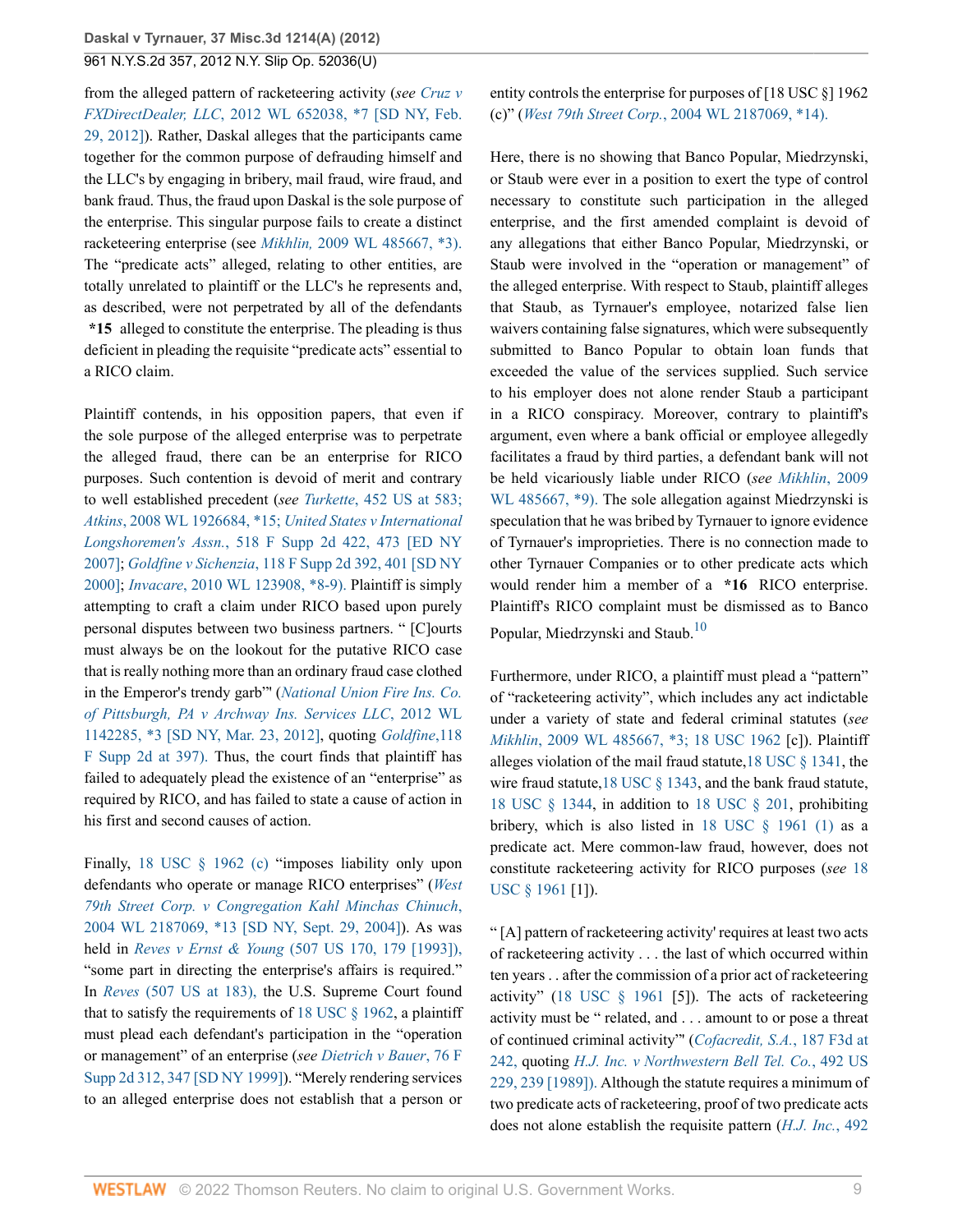[US at 236-238\).](http://www.westlaw.com/Link/Document/FullText?findType=Y&serNum=1989094478&pubNum=780&originatingDoc=Ifc6eea031f9d11e2b66bbd5332e2d275&refType=RP&fi=co_pp_sp_780_236&originationContext=document&vr=3.0&rs=cblt1.0&transitionType=DocumentItem&contextData=(sc.UserEnteredCitation)#co_pp_sp_780_236) To establish a RICO "pattern", a relationship evidencing an organizing principle, together with evidence of continuity, is required (*see id.*).

To satisfy the requirement of "continuity" in a pattern of racketeering, a plaintiff must show that the defendants' activities were "neither isolated nor sporadic" (*[GICC Capital](http://www.westlaw.com/Link/Document/FullText?findType=Y&serNum=1995205293&pubNum=0000506&originatingDoc=Ifc6eea031f9d11e2b66bbd5332e2d275&refType=RP&fi=co_pp_sp_506_467&originationContext=document&vr=3.0&rs=cblt1.0&transitionType=DocumentItem&contextData=(sc.UserEnteredCitation)#co_pp_sp_506_467) [Corp. v Technology Finance Group, Inc.](http://www.westlaw.com/Link/Document/FullText?findType=Y&serNum=1995205293&pubNum=0000506&originatingDoc=Ifc6eea031f9d11e2b66bbd5332e2d275&refType=RP&fi=co_pp_sp_506_467&originationContext=document&vr=3.0&rs=cblt1.0&transitionType=DocumentItem&contextData=(sc.UserEnteredCitation)#co_pp_sp_506_467)*, 67 F3d 463, 467 [\[2d Cir 1995\]](http://www.westlaw.com/Link/Document/FullText?findType=Y&serNum=1995205293&pubNum=0000506&originatingDoc=Ifc6eea031f9d11e2b66bbd5332e2d275&refType=RP&fi=co_pp_sp_506_467&originationContext=document&vr=3.0&rs=cblt1.0&transitionType=DocumentItem&contextData=(sc.UserEnteredCitation)#co_pp_sp_506_467), *cert denied* [518 US 1017 \[1996\]\),](http://www.westlaw.com/Link/Document/FullText?findType=Y&serNum=1996088352&pubNum=780&originatingDoc=Ifc6eea031f9d11e2b66bbd5332e2d275&refType=RP&originationContext=document&vr=3.0&rs=cblt1.0&transitionType=DocumentItem&contextData=(sc.UserEnteredCitation)) but the demonstrated conduct may be open-ended, posing a threat of continuing criminal conduct beyond the period during which the predicate acts were performed, or closed-ended, "a series of related predicate acts extending over a substantial period of time" in the past (*see H.J. Inc.*[, 492 US at 239-243;](http://www.westlaw.com/Link/Document/FullText?findType=Y&serNum=1989094478&pubNum=780&originatingDoc=Ifc6eea031f9d11e2b66bbd5332e2d275&refType=RP&fi=co_pp_sp_780_239&originationContext=document&vr=3.0&rs=cblt1.0&transitionType=DocumentItem&contextData=(sc.UserEnteredCitation)#co_pp_sp_780_239) *[Cofacredit,](http://www.westlaw.com/Link/Document/FullText?findType=Y&serNum=1999182137&pubNum=506&originatingDoc=Ifc6eea031f9d11e2b66bbd5332e2d275&refType=RP&fi=co_pp_sp_506_242&originationContext=document&vr=3.0&rs=cblt1.0&transitionType=DocumentItem&contextData=(sc.UserEnteredCitation)#co_pp_sp_506_242) S.A.*[, 187 F3d at 242-243;](http://www.westlaw.com/Link/Document/FullText?findType=Y&serNum=1999182137&pubNum=506&originatingDoc=Ifc6eea031f9d11e2b66bbd5332e2d275&refType=RP&fi=co_pp_sp_506_242&originationContext=document&vr=3.0&rs=cblt1.0&transitionType=DocumentItem&contextData=(sc.UserEnteredCitation)#co_pp_sp_506_242) *[GICC Capital Corp.](http://www.westlaw.com/Link/Document/FullText?findType=Y&serNum=1995205293&pubNum=506&originatingDoc=Ifc6eea031f9d11e2b66bbd5332e2d275&refType=RP&fi=co_pp_sp_506_466&originationContext=document&vr=3.0&rs=cblt1.0&transitionType=DocumentItem&contextData=(sc.UserEnteredCitation)#co_pp_sp_506_466)*, 67 F3d at [466\).](http://www.westlaw.com/Link/Document/FullText?findType=Y&serNum=1995205293&pubNum=506&originatingDoc=Ifc6eea031f9d11e2b66bbd5332e2d275&refType=RP&fi=co_pp_sp_506_466&originationContext=document&vr=3.0&rs=cblt1.0&transitionType=DocumentItem&contextData=(sc.UserEnteredCitation)#co_pp_sp_506_466) "The aspect of continuity critical to making out a RICO violation is the risk of repeated criminal activity extending into the future" (*[Invacare Supply Group, Inc.](http://www.westlaw.com/Link/Document/FullText?findType=Y&serNum=1984106173&pubNum=161&originatingDoc=Ifc6eea031f9d11e2b66bbd5332e2d275&refType=RP&originationContext=document&vr=3.0&rs=cblt1.0&transitionType=DocumentItem&contextData=(sc.UserEnteredCitation))*, 27 Misc 3d [1202 \[A\] ,\\*6;](http://www.westlaw.com/Link/Document/FullText?findType=Y&serNum=1984106173&pubNum=161&originatingDoc=Ifc6eea031f9d11e2b66bbd5332e2d275&refType=RP&originationContext=document&vr=3.0&rs=cblt1.0&transitionType=DocumentItem&contextData=(sc.UserEnteredCitation)) *see also H.J. Inc.*[, 492 US at 242\).](http://www.westlaw.com/Link/Document/FullText?findType=Y&serNum=1989094478&pubNum=780&originatingDoc=Ifc6eea031f9d11e2b66bbd5332e2d275&refType=RP&fi=co_pp_sp_780_242&originationContext=document&vr=3.0&rs=cblt1.0&transitionType=DocumentItem&contextData=(sc.UserEnteredCitation)#co_pp_sp_780_242) **\*17**

In support of his claim that there was open-ended continuity, plaintiff asserts that the Tyrnauer Companies' predicate acts began at least in 2006 and continued to at least 2010, and included not just Greene LLC, but also Spencer Court Holdings and the Lev group. However, open-ended continuity is not established since the only alleged enterprise participants that are common to the alleged predicate acts are Joseph Tyrnauer and WTC Construction, which plaintiff admits is no longer in business. Thus there is no demonstrated threat of continuing criminal conduct (*see [Spool v World Child](http://www.westlaw.com/Link/Document/FullText?findType=Y&serNum=2015507057&pubNum=0000506&originatingDoc=Ifc6eea031f9d11e2b66bbd5332e2d275&refType=RP&fi=co_pp_sp_506_183&originationContext=document&vr=3.0&rs=cblt1.0&transitionType=DocumentItem&contextData=(sc.UserEnteredCitation)#co_pp_sp_506_183) Intl. Adoption Agency*[, 520 F3d 178, 183 \[2d Cir 2008\]](http://www.westlaw.com/Link/Document/FullText?findType=Y&serNum=2015507057&pubNum=0000506&originatingDoc=Ifc6eea031f9d11e2b66bbd5332e2d275&refType=RP&fi=co_pp_sp_506_183&originationContext=document&vr=3.0&rs=cblt1.0&transitionType=DocumentItem&contextData=(sc.UserEnteredCitation)#co_pp_sp_506_183); *Cofacredit*, *S.A.*[, 187 F3d at 242\).](http://www.westlaw.com/Link/Document/FullText?findType=Y&serNum=1999182137&pubNum=506&originatingDoc=Ifc6eea031f9d11e2b66bbd5332e2d275&refType=RP&fi=co_pp_sp_506_242&originationContext=document&vr=3.0&rs=cblt1.0&transitionType=DocumentItem&contextData=(sc.UserEnteredCitation)#co_pp_sp_506_242) Moreover, the perpetuation of Tyrnauer's alleged fraud as it relates to the Loans cannot continue into the future since the loans matured and have been declared in default, and the Greene property is in foreclosure. Thus, the bare conclusory allegations that plaintiff expects the pattern of racketeering activity to continue in the future are patently insufficient to meet the requirement of open-ended continuity.

Plaintiff's argument that there was closed-ended continuity also must fail. Plaintiff contends that Tyrnauer used and enlisted the cooperation and assistance of companies that he controlled, i.e., the Tyrnauer Companies, and others, namely, Staub and Miedrzynski, to obtain for himself and his companies money that should have gone elsewhere, by means of mail fraud, wire fraud, and bank fraud, as well as bribery, that occurred over many years in at least two states against three unrelated victims. Plaintiff further claims that there was a regular and systematic submission of false documents to draw down loan proceeds, and that there was a diversion of money. However, "where the conduct at issue involves a limited number of perpetrators and victims and a limited goal, the conduct is lacking in closed-ended continuity" (*[FD](http://www.westlaw.com/Link/Document/FullText?findType=Y&serNum=2002390464&pubNum=0004637&originatingDoc=Ifc6eea031f9d11e2b66bbd5332e2d275&refType=RP&fi=co_pp_sp_4637_372&originationContext=document&vr=3.0&rs=cblt1.0&transitionType=DocumentItem&contextData=(sc.UserEnteredCitation)#co_pp_sp_4637_372) [Property Holding, Inc. v U.S. Traffic Corp.](http://www.westlaw.com/Link/Document/FullText?findType=Y&serNum=2002390464&pubNum=0004637&originatingDoc=Ifc6eea031f9d11e2b66bbd5332e2d275&refType=RP&fi=co_pp_sp_4637_372&originationContext=document&vr=3.0&rs=cblt1.0&transitionType=DocumentItem&contextData=(sc.UserEnteredCitation)#co_pp_sp_4637_372)*, 206 F Supp 2d [362, 372 \[ED NY 2002\]](http://www.westlaw.com/Link/Document/FullText?findType=Y&serNum=2002390464&pubNum=0004637&originatingDoc=Ifc6eea031f9d11e2b66bbd5332e2d275&refType=RP&fi=co_pp_sp_4637_372&originationContext=document&vr=3.0&rs=cblt1.0&transitionType=DocumentItem&contextData=(sc.UserEnteredCitation)#co_pp_sp_4637_372)). The complaint fails to identify any participation in the alleged predicate acts by most of the defendants, thus undermining the RICO claim that the defendants constitute an "enterprise."

Although plaintiff contends that he has alleged multiple claims of RICO activity beyond that concerning the Greene property, such contention is belied by a review of plaintiff's first amended complaint. Plaintiff, in his memorandum of law, speculates that "presumably much the same happened with Chinatrust on the Spencer Court Project as it did with Banco Popular and Greene." Plaintiff claims that there were false documents submitted to Chinatrust for the draw down on the construction loan for the Spencer Court Project, and that Chinatrust was defrauded. However, paragraphs 204 through 217, which address Spencer Court Holdings, refer to an arbitration decision concerning a breach of contract. Thus, there is no establishment of the required "relationship" between predicate acts with respect to Spencer Court Holdings and the Greene Project by showing that there were the "same or similar purposes, results, participants, victims, or methods of commission," and there is no showing that these were "not isolated events" (*H.J. Inc.*[, 492 US at 252;](http://www.westlaw.com/Link/Document/FullText?findType=Y&serNum=1989094478&pubNum=780&originatingDoc=Ifc6eea031f9d11e2b66bbd5332e2d275&refType=RP&fi=co_pp_sp_780_252&originationContext=document&vr=3.0&rs=cblt1.0&transitionType=DocumentItem&contextData=(sc.UserEnteredCitation)#co_pp_sp_780_252) *United States v Simmons*[, 923 F2d 934, 951 \[2d Cir 1991\]](http://www.westlaw.com/Link/Document/FullText?findType=Y&serNum=1991022605&pubNum=0000350&originatingDoc=Ifc6eea031f9d11e2b66bbd5332e2d275&refType=RP&fi=co_pp_sp_350_951&originationContext=document&vr=3.0&rs=cblt1.0&transitionType=DocumentItem&contextData=(sc.UserEnteredCitation)#co_pp_sp_350_951), *cert denied* [500 US 919 \[1991\];](http://www.westlaw.com/Link/Document/FullText?findType=Y&serNum=1991076096&pubNum=780&originatingDoc=Ifc6eea031f9d11e2b66bbd5332e2d275&refType=RP&originationContext=document&vr=3.0&rs=cblt1.0&transitionType=DocumentItem&contextData=(sc.UserEnteredCitation)) *[Certilman v Hardcastle, Ltd.](http://www.westlaw.com/Link/Document/FullText?findType=Y&serNum=1991028980&pubNum=0000345&originatingDoc=Ifc6eea031f9d11e2b66bbd5332e2d275&refType=RP&fi=co_pp_sp_345_979&originationContext=document&vr=3.0&rs=cblt1.0&transitionType=DocumentItem&contextData=(sc.UserEnteredCitation)#co_pp_sp_345_979)*, [754 F Supp 974, 979 \[ED NY 1991\]\)](http://www.westlaw.com/Link/Document/FullText?findType=Y&serNum=1991028980&pubNum=0000345&originatingDoc=Ifc6eea031f9d11e2b66bbd5332e2d275&refType=RP&fi=co_pp_sp_345_979&originationContext=document&vr=3.0&rs=cblt1.0&transitionType=DocumentItem&contextData=(sc.UserEnteredCitation)#co_pp_sp_345_979). **\*18**

There are also no specific predicate acts alleged with respect to the Lev group. While plaintiff alleges that the Lev group was defrauded by Tyrnauer, he has not sufficiently alleged a relationship between such alleged fraud and the alleged acts regarding the Greene Project (*see Certilman*[, 754 F Supp](http://www.westlaw.com/Link/Document/FullText?findType=Y&serNum=1991028980&pubNum=345&originatingDoc=Ifc6eea031f9d11e2b66bbd5332e2d275&refType=RP&fi=co_pp_sp_345_979&originationContext=document&vr=3.0&rs=cblt1.0&transitionType=DocumentItem&contextData=(sc.UserEnteredCitation)#co_pp_sp_345_979) [at 979\).](http://www.westlaw.com/Link/Document/FullText?findType=Y&serNum=1991028980&pubNum=345&originatingDoc=Ifc6eea031f9d11e2b66bbd5332e2d275&refType=RP&fi=co_pp_sp_345_979&originationContext=document&vr=3.0&rs=cblt1.0&transitionType=DocumentItem&contextData=(sc.UserEnteredCitation)#co_pp_sp_345_979) Such allegations regarding the Lev group and the Philadelphia Project are also unrelated to Banco Popular, Miedrzynski, and Staub. Further, the court takes judicial notice that, as discussed *supra*, the Lev Group resolved its dispute with Tyrnauer and received an interest in the partnership controlling the Philadelphia Project prior to the commencement of any of the current litigation involving Daskal.

Thus, the first amended complaint fails to allege a relationship of the "enterprise" participants to allegations regarding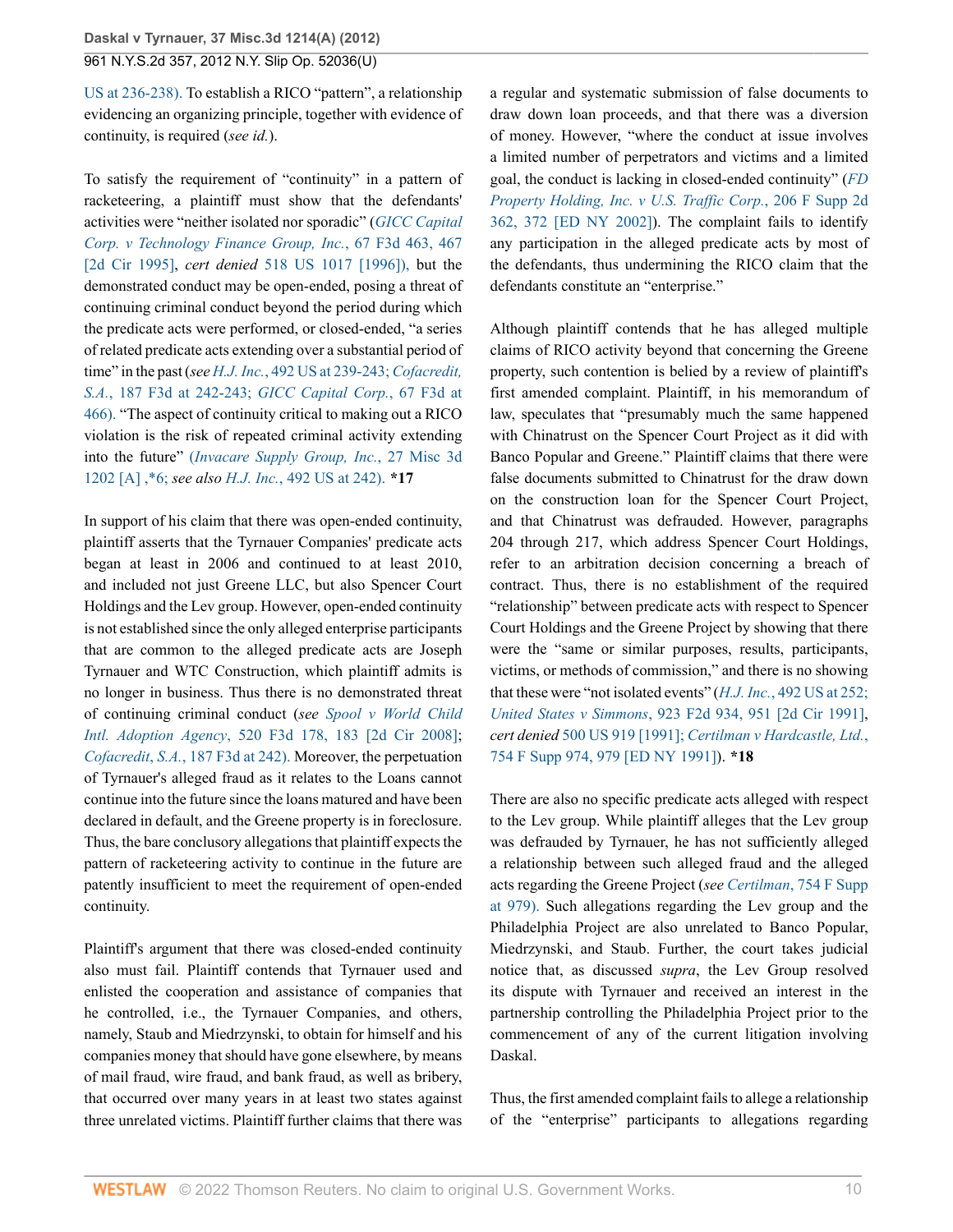Spencer Court Holdings and the Lev group so as to establish a pattern, essential to a RICO claim. Plaintiff has merely alleged various unrelated acts and attempted to connect them together so as to satisfy the language of the RICO statute. Consequently, plaintiff has failed to adequately allege that defendants' acts constituted a "pattern" of racketeering activity (*see H.J. Inc.*[, 492 US at 238-239;](http://www.westlaw.com/Link/Document/FullText?findType=Y&serNum=1989094478&pubNum=780&originatingDoc=Ifc6eea031f9d11e2b66bbd5332e2d275&refType=RP&fi=co_pp_sp_780_238&originationContext=document&vr=3.0&rs=cblt1.0&transitionType=DocumentItem&contextData=(sc.UserEnteredCitation)#co_pp_sp_780_238) *[United States v](http://www.westlaw.com/Link/Document/FullText?findType=Y&serNum=1990152493&pubNum=0000350&originatingDoc=Ifc6eea031f9d11e2b66bbd5332e2d275&refType=RP&fi=co_pp_sp_350_696&originationContext=document&vr=3.0&rs=cblt1.0&transitionType=DocumentItem&contextData=(sc.UserEnteredCitation)#co_pp_sp_350_696) Long*[, 917 F2d 691, 696-697 \[2d Cir 1990\]](http://www.westlaw.com/Link/Document/FullText?findType=Y&serNum=1990152493&pubNum=0000350&originatingDoc=Ifc6eea031f9d11e2b66bbd5332e2d275&refType=RP&fi=co_pp_sp_350_696&originationContext=document&vr=3.0&rs=cblt1.0&transitionType=DocumentItem&contextData=(sc.UserEnteredCitation)#co_pp_sp_350_696); *[Wells Fargo Bank,](http://www.westlaw.com/Link/Document/FullText?findType=Y&pubNum=0007049&cite=90AD3D1216&originatingDoc=Ifc6eea031f9d11e2b66bbd5332e2d275&refType=RP&fi=co_pp_sp_7049_1218&originationContext=document&vr=3.0&rs=cblt1.0&transitionType=DocumentItem&contextData=(sc.UserEnteredCitation)#co_pp_sp_7049_1218) N.A. v Wine*[, 90 AD3d 1216, 1218 \[2d Dept 2011\]\)](http://www.westlaw.com/Link/Document/FullText?findType=Y&pubNum=0007049&cite=90AD3D1216&originatingDoc=Ifc6eea031f9d11e2b66bbd5332e2d275&refType=RP&fi=co_pp_sp_7049_1218&originationContext=document&vr=3.0&rs=cblt1.0&transitionType=DocumentItem&contextData=(sc.UserEnteredCitation)#co_pp_sp_7049_1218).

Moreover, in order to litigate a RICO violation, a plaintiff must demonstrate that "the RICO violation was the proximate cause of his or her injury, meaning there was a direct relationship between the plaintiff's injury and the defendant's injurious conduct"' (*[UFCW Local 1776 v Eli Lilly & Co.](http://www.westlaw.com/Link/Document/FullText?findType=Y&serNum=2022963672&pubNum=0000506&originatingDoc=Ifc6eea031f9d11e2b66bbd5332e2d275&refType=RP&fi=co_pp_sp_506_132&originationContext=document&vr=3.0&rs=cblt1.0&transitionType=DocumentItem&contextData=(sc.UserEnteredCitation)#co_pp_sp_506_132)*, 620 [F3d 121, 132 \[2d Cir 2010\]](http://www.westlaw.com/Link/Document/FullText?findType=Y&serNum=2022963672&pubNum=0000506&originatingDoc=Ifc6eea031f9d11e2b66bbd5332e2d275&refType=RP&fi=co_pp_sp_506_132&originationContext=document&vr=3.0&rs=cblt1.0&transitionType=DocumentItem&contextData=(sc.UserEnteredCitation)#co_pp_sp_506_132), *cert denied* \_\_ [US \\_\\_, 131 S Ct](http://www.westlaw.com/Link/Document/FullText?findType=Y&pubNum=708&cite=131SCT3062&originatingDoc=Ifc6eea031f9d11e2b66bbd5332e2d275&refType=RP&originationContext=document&vr=3.0&rs=cblt1.0&transitionType=DocumentItem&contextData=(sc.UserEnteredCitation)) [3062 \[2011\],](http://www.westlaw.com/Link/Document/FullText?findType=Y&pubNum=708&cite=131SCT3062&originatingDoc=Ifc6eea031f9d11e2b66bbd5332e2d275&refType=RP&originationContext=document&vr=3.0&rs=cblt1.0&transitionType=DocumentItem&contextData=(sc.UserEnteredCitation)) quoting *[First Nationwide Bank v Gelt Funding](http://www.westlaw.com/Link/Document/FullText?findType=Y&serNum=1994126640&pubNum=0000506&originatingDoc=Ifc6eea031f9d11e2b66bbd5332e2d275&refType=RP&fi=co_pp_sp_506_769&originationContext=document&vr=3.0&rs=cblt1.0&transitionType=DocumentItem&contextData=(sc.UserEnteredCitation)#co_pp_sp_506_769) Corp.*[, 27 F3d 763, 769 \[2d Cir 1994\],](http://www.westlaw.com/Link/Document/FullText?findType=Y&serNum=1994126640&pubNum=0000506&originatingDoc=Ifc6eea031f9d11e2b66bbd5332e2d275&refType=RP&fi=co_pp_sp_506_769&originationContext=document&vr=3.0&rs=cblt1.0&transitionType=DocumentItem&contextData=(sc.UserEnteredCitation)#co_pp_sp_506_769) *cert denied* [513 US](http://www.westlaw.com/Link/Document/FullText?findType=Y&serNum=1994218677&pubNum=780&originatingDoc=Ifc6eea031f9d11e2b66bbd5332e2d275&refType=RP&originationContext=document&vr=3.0&rs=cblt1.0&transitionType=DocumentItem&contextData=(sc.UserEnteredCitation)) [1079 \[1995\]\).](http://www.westlaw.com/Link/Document/FullText?findType=Y&serNum=1994218677&pubNum=780&originatingDoc=Ifc6eea031f9d11e2b66bbd5332e2d275&refType=RP&originationContext=document&vr=3.0&rs=cblt1.0&transitionType=DocumentItem&contextData=(sc.UserEnteredCitation)) The plaintiff further "must show that the RICO violation was the but-for (or transactional) cause of his [or her] injury, meaning that but for the RICO violation, he [or she] would not have been injured" (*[UFCW Local 1776](http://www.westlaw.com/Link/Document/FullText?findType=Y&serNum=2022963672&pubNum=506&originatingDoc=Ifc6eea031f9d11e2b66bbd5332e2d275&refType=RP&fi=co_pp_sp_506_132&originationContext=document&vr=3.0&rs=cblt1.0&transitionType=DocumentItem&contextData=(sc.UserEnteredCitation)#co_pp_sp_506_132)*, 620 [F3d at 132;](http://www.westlaw.com/Link/Document/FullText?findType=Y&serNum=2022963672&pubNum=506&originatingDoc=Ifc6eea031f9d11e2b66bbd5332e2d275&refType=RP&fi=co_pp_sp_506_132&originationContext=document&vr=3.0&rs=cblt1.0&transitionType=DocumentItem&contextData=(sc.UserEnteredCitation)#co_pp_sp_506_132) *see also [Holmes v Sec. Investor Prot. Corp.](http://www.westlaw.com/Link/Document/FullText?findType=Y&serNum=1992060701&pubNum=780&originatingDoc=Ifc6eea031f9d11e2b66bbd5332e2d275&refType=RP&fi=co_pp_sp_780_268&originationContext=document&vr=3.0&rs=cblt1.0&transitionType=DocumentItem&contextData=(sc.UserEnteredCitation)#co_pp_sp_780_268)*, 503 [US 258, 268 \[1992\]\).](http://www.westlaw.com/Link/Document/FullText?findType=Y&serNum=1992060701&pubNum=780&originatingDoc=Ifc6eea031f9d11e2b66bbd5332e2d275&refType=RP&fi=co_pp_sp_780_268&originationContext=document&vr=3.0&rs=cblt1.0&transitionType=DocumentItem&contextData=(sc.UserEnteredCitation)#co_pp_sp_780_268)

<span id="page-10-0"></span>Here, plaintiff has failed to allege that he, or the LLC's he represents, suffered an injury caused by racketeering activity. In fact, no injury to either 1775 East 17th St. or to 1584 Fulton has been identified. Plaintiff is unable to dispute that he was not directly injured from the alleged RICO conduct. Daskal does not allege that he relied on fraudulent misrepresentations allegedly made by Tyrnauer and that such reliance was the proximate cause of his alleged injury. In fact, plaintiff concedes that he did not rely on false statements, contending that this does not matter because "it is enough that Banco Popular did." In this regard, plaintiff's first amended complaint suggests that Banco Popular relied upon the alleged fraudulent misrepresentations of the Tyrnauer defendants, however, Banco Popular does not claim to be a victim of the alleged RICO scheme, but relied on review and monitoring of the Greene Project by non-party PCA. The injuries claimed by plaintiff are thus too speculative and remote to constitute RICO injuries. As such, plaintiff fails to allege any injuries resulting from RICO conduct (*see [DeSilva v](http://www.westlaw.com/Link/Document/FullText?findType=Y&serNum=2024797574&pubNum=0004637&originatingDoc=Ifc6eea031f9d11e2b66bbd5332e2d275&refType=RP&fi=co_pp_sp_4637_524&originationContext=document&vr=3.0&rs=cblt1.0&transitionType=DocumentItem&contextData=(sc.UserEnteredCitation)#co_pp_sp_4637_524)* **\*19** *North [Shore-Long Island Jewish Health Sys., Inc.](http://www.westlaw.com/Link/Document/FullText?findType=Y&serNum=2024797574&pubNum=0004637&originatingDoc=Ifc6eea031f9d11e2b66bbd5332e2d275&refType=RP&fi=co_pp_sp_4637_524&originationContext=document&vr=3.0&rs=cblt1.0&transitionType=DocumentItem&contextData=(sc.UserEnteredCitation)#co_pp_sp_4637_524)*, 770 F Supp 2d [497, 524 \[ED NY 2011\]](http://www.westlaw.com/Link/Document/FullText?findType=Y&serNum=2024797574&pubNum=0004637&originatingDoc=Ifc6eea031f9d11e2b66bbd5332e2d275&refType=RP&fi=co_pp_sp_4637_524&originationContext=document&vr=3.0&rs=cblt1.0&transitionType=DocumentItem&contextData=(sc.UserEnteredCitation)#co_pp_sp_4637_524); *[B.V. Optische Industrie De Oude](http://www.westlaw.com/Link/Document/FullText?findType=Y&serNum=1995246478&pubNum=0000345&originatingDoc=Ifc6eea031f9d11e2b66bbd5332e2d275&refType=RP&fi=co_pp_sp_345_170&originationContext=document&vr=3.0&rs=cblt1.0&transitionType=DocumentItem&contextData=(sc.UserEnteredCitation)#co_pp_sp_345_170) Delft v Hologic, Inc.*[, 909 F Supp 162, 170 \[SD NY 1995\]](http://www.westlaw.com/Link/Document/FullText?findType=Y&serNum=1995246478&pubNum=0000345&originatingDoc=Ifc6eea031f9d11e2b66bbd5332e2d275&refType=RP&fi=co_pp_sp_345_170&originationContext=document&vr=3.0&rs=cblt1.0&transitionType=DocumentItem&contextData=(sc.UserEnteredCitation)#co_pp_sp_345_170)).<sup>[11](#page-13-5)</sup>

Inasmuch as plaintiff has failed to demonstrate that he has a viable claim under [18 USC § 1962 \(c\),](http://www.westlaw.com/Link/Document/FullText?findType=L&pubNum=1000546&cite=18USCAS1962&originatingDoc=Ifc6eea031f9d11e2b66bbd5332e2d275&refType=LQ&originationContext=document&vr=3.0&rs=cblt1.0&transitionType=DocumentItem&contextData=(sc.UserEnteredCitation)) dismissal of plaintiff's first cause of action must be granted with prejudice. Plaintiff's second cause of action alleges that defendants violated [18](http://www.westlaw.com/Link/Document/FullText?findType=L&pubNum=1000546&cite=18USCAS1962&originatingDoc=Ifc6eea031f9d11e2b66bbd5332e2d275&refType=LQ&originationContext=document&vr=3.0&rs=cblt1.0&transitionType=DocumentItem&contextData=(sc.UserEnteredCitation)) [USC § 1962 \(d\),](http://www.westlaw.com/Link/Document/FullText?findType=L&pubNum=1000546&cite=18USCAS1962&originatingDoc=Ifc6eea031f9d11e2b66bbd5332e2d275&refType=LQ&originationContext=document&vr=3.0&rs=cblt1.0&transitionType=DocumentItem&contextData=(sc.UserEnteredCitation)) which makes it "unlawful for any person to conspire to violate any of the provisions of subsection (a), (b), or (c)" ([18 USC § 1962](http://www.westlaw.com/Link/Document/FullText?findType=L&pubNum=1000546&cite=18USCAS1962&originatingDoc=Ifc6eea031f9d11e2b66bbd5332e2d275&refType=LQ&originationContext=document&vr=3.0&rs=cblt1.0&transitionType=DocumentItem&contextData=(sc.UserEnteredCitation)) [d]). Since plaintiff has failed to state a cause of action under [18 USC § 1962 \(c\)](http://www.westlaw.com/Link/Document/FullText?findType=L&pubNum=1000546&cite=18USCAS1962&originatingDoc=Ifc6eea031f9d11e2b66bbd5332e2d275&refType=LQ&originationContext=document&vr=3.0&rs=cblt1.0&transitionType=DocumentItem&contextData=(sc.UserEnteredCitation)), the second cause of action for a RICO conspiracy cannot stand as a matter of law (*see Cofacredit, S.A.*[, 187 F3d at 244;](http://www.westlaw.com/Link/Document/FullText?findType=Y&serNum=1999182137&pubNum=506&originatingDoc=Ifc6eea031f9d11e2b66bbd5332e2d275&refType=RP&fi=co_pp_sp_506_244&originationContext=document&vr=3.0&rs=cblt1.0&transitionType=DocumentItem&contextData=(sc.UserEnteredCitation)#co_pp_sp_506_244) *[National Union Fire](http://www.westlaw.com/Link/Document/FullText?findType=Y&serNum=2027458116&pubNum=999&originatingDoc=Ifc6eea031f9d11e2b66bbd5332e2d275&refType=RP&originationContext=document&vr=3.0&rs=cblt1.0&transitionType=DocumentItem&contextData=(sc.UserEnteredCitation)) [Ins. Co. of Pittsburgh, PA](http://www.westlaw.com/Link/Document/FullText?findType=Y&serNum=2027458116&pubNum=999&originatingDoc=Ifc6eea031f9d11e2b66bbd5332e2d275&refType=RP&originationContext=document&vr=3.0&rs=cblt1.0&transitionType=DocumentItem&contextData=(sc.UserEnteredCitation))*, 2012 WL 1142285, \*6; *[Malester](http://www.westlaw.com/Link/Document/FullText?findType=Y&serNum=2024063756&pubNum=999&originatingDoc=Ifc6eea031f9d11e2b66bbd5332e2d275&refType=RP&originationContext=document&vr=3.0&rs=cblt1.0&transitionType=DocumentItem&contextData=(sc.UserEnteredCitation)) v Adamo*[, 2010 WL 5065865, \\*4](http://www.westlaw.com/Link/Document/FullText?findType=Y&serNum=2024063756&pubNum=999&originatingDoc=Ifc6eea031f9d11e2b66bbd5332e2d275&refType=RP&originationContext=document&vr=3.0&rs=cblt1.0&transitionType=DocumentItem&contextData=(sc.UserEnteredCitation)) [SD NY, Dec. 8, 2010]; *Tuscano v Tuscano*[, 403 F Supp 2d 214, 229 \[ED NY 2005\]](http://www.westlaw.com/Link/Document/FullText?findType=Y&serNum=2007875542&pubNum=0004637&originatingDoc=Ifc6eea031f9d11e2b66bbd5332e2d275&refType=RP&fi=co_pp_sp_4637_229&originationContext=document&vr=3.0&rs=cblt1.0&transitionType=DocumentItem&contextData=(sc.UserEnteredCitation)#co_pp_sp_4637_229)). Therefore, plaintiff's second cause of action for federal RICO conspiracy must also be dismissed.

The third, fourth and fifth causes of action in plaintiff's amended complaint are predicated upon the Debtor and Creditor Law (DCL), without differentiation as to the particular statutes relied upon, and relate only to the Tyrnauer Defendants. Defendants correctly take issue with the insufficiency of the pleading, arguing that these claims fail to state a cause of action pursuant to [CPLR 3211 \(a\)](http://www.westlaw.com/Link/Document/FullText?findType=L&pubNum=1000059&cite=NYCPR3211&originatingDoc=Ifc6eea031f9d11e2b66bbd5332e2d275&refType=LQ&originationContext=document&vr=3.0&rs=cblt1.0&transitionType=DocumentItem&contextData=(sc.UserEnteredCitation)) [\(7\)](http://www.westlaw.com/Link/Document/FullText?findType=L&pubNum=1000059&cite=NYCPR3211&originatingDoc=Ifc6eea031f9d11e2b66bbd5332e2d275&refType=LQ&originationContext=document&vr=3.0&rs=cblt1.0&transitionType=DocumentItem&contextData=(sc.UserEnteredCitation)) and fail to plead fraud with sufficient particularity as required under [CPLR 3016 \(b\)](http://www.westlaw.com/Link/Document/FullText?findType=L&pubNum=1000059&cite=NYCPR3016&originatingDoc=Ifc6eea031f9d11e2b66bbd5332e2d275&refType=LQ&originationContext=document&vr=3.0&rs=cblt1.0&transitionType=DocumentItem&contextData=(sc.UserEnteredCitation)). While Daskal speculates that Tyrnauer has an ownership interest in 1230 57th Street, and has annexed to his complaint a list of 197 transfers from the account of Green LLC which he alleges are for "services performed by WTC unrelated to the Green Project, specifically at either 1230 57th Street or 1236 57th Street", such allegations would support Daskal's claims, set forth in other pending actions, against Tyrnauer for self-dealing, waste of corporate assets, and breach of fiduciary duty, but do not sufficiently allege a fraudulent conveyance, made without fair consideration, to an identified recipient so as to adequately apprise defendants of plaintiff's claim. However, defendants' argument that Daskal lacks standing to raise such claims against them on behalf of the conveyor, Greene LLC, is not dispositive. Relying on *[Friedman v Wahrsager](http://www.westlaw.com/Link/Document/FullText?findType=Y&serNum=2026956826&pubNum=0004637&originatingDoc=Ifc6eea031f9d11e2b66bbd5332e2d275&refType=RP&originationContext=document&vr=3.0&rs=cblt1.0&transitionType=DocumentItem&contextData=(sc.UserEnteredCitation))* (848 [F Supp 2d 278 \[EDNY 2012\]](http://www.westlaw.com/Link/Document/FullText?findType=Y&serNum=2026956826&pubNum=0004637&originatingDoc=Ifc6eea031f9d11e2b66bbd5332e2d275&refType=RP&originationContext=document&vr=3.0&rs=cblt1.0&transitionType=DocumentItem&contextData=(sc.UserEnteredCitation))) and *[Federal National](http://www.westlaw.com/Link/Document/FullText?findType=Y&serNum=2025510151&pubNum=0000999&originatingDoc=Ifc6eea031f9d11e2b66bbd5332e2d275&refType=RP&originationContext=document&vr=3.0&rs=cblt1.0&transitionType=DocumentItem&contextData=(sc.UserEnteredCitation))* **\*20** *[Mortgage Association v Olympia Mortgage Corp.](http://www.westlaw.com/Link/Document/FullText?findType=Y&serNum=2025510151&pubNum=0000999&originatingDoc=Ifc6eea031f9d11e2b66bbd5332e2d275&refType=RP&originationContext=document&vr=3.0&rs=cblt1.0&transitionType=DocumentItem&contextData=(sc.UserEnteredCitation))* (2011 WL [2414685 \[EDNY\]\)](http://www.westlaw.com/Link/Document/FullText?findType=Y&serNum=2025510151&pubNum=0000999&originatingDoc=Ifc6eea031f9d11e2b66bbd5332e2d275&refType=RP&originationContext=document&vr=3.0&rs=cblt1.0&transitionType=DocumentItem&contextData=(sc.UserEnteredCitation)), and analogizing plaintiff Daskal's role in bringing a derivative action on behalf of the LLC's to the role of the receiver in those cases, to retrieve for the corporation property that was fraudulently conveyed from the corporation by the management thereof to defendant entities without fair consideration, plaintiff has articulated a basis for standing to litigate such claims. Moreover, Daskal has asserted his right of recovery against Green LLC for any losses he may incur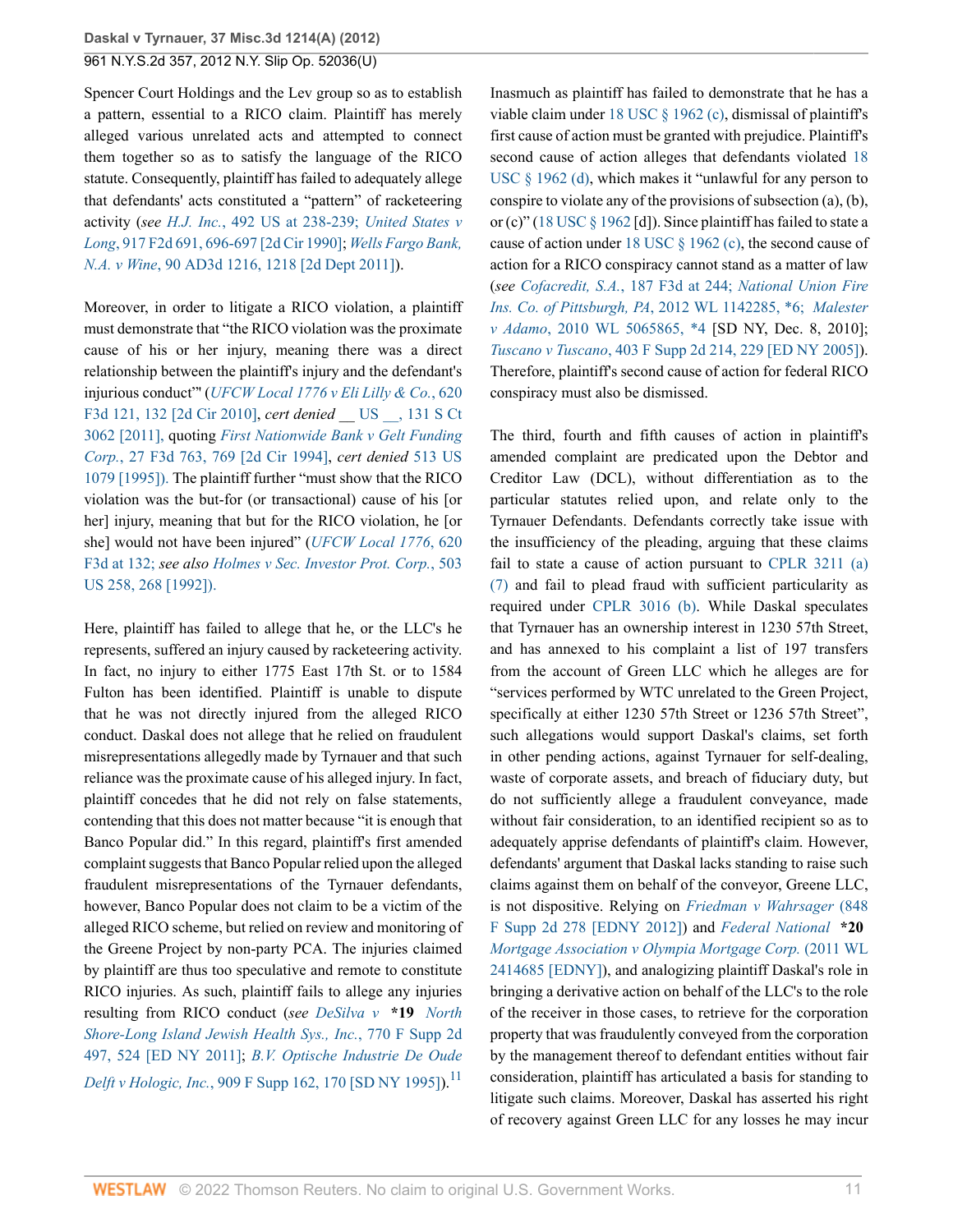as Green LLC's guarantor to Banco Popular on the foreclosed mortgage, thus identifying a potential debt owed to himself personally by his co-plaintiff.

Defendants' point is well-taken, however, with respect to Daskal's efforts, on his own behalf, to void the alleged conveyances based upon his personal losses of speculative profit from his investment (see *[Lama Holding Co. v Smith](http://www.westlaw.com/Link/Document/FullText?findType=Y&pubNum=605&cite=88NY2D413&originatingDoc=Ifc6eea031f9d11e2b66bbd5332e2d275&refType=RP&fi=co_pp_sp_605_421&originationContext=document&vr=3.0&rs=cblt1.0&transitionType=DocumentItem&contextData=(sc.UserEnteredCitation)#co_pp_sp_605_421) Barney,* [88 NY2d 413, 421 \[1996\]\).](http://www.westlaw.com/Link/Document/FullText?findType=Y&pubNum=605&cite=88NY2D413&originatingDoc=Ifc6eea031f9d11e2b66bbd5332e2d275&refType=RP&fi=co_pp_sp_605_421&originationContext=document&vr=3.0&rs=cblt1.0&transitionType=DocumentItem&contextData=(sc.UserEnteredCitation)#co_pp_sp_605_421) Daskal has demonstrated no out-of pocket losses yet sustained as a result of the defendants' alleged fraudulent actions. Rather, the gravamen of his claims under the DCL is that the derivative plaintiff Greene LLC was rendered insolvent as a result of such fraudulent conveyances and was unable to pay its mortgage to Banco Popular and profits to Daskal .This backward approach to the DCL does not state a cause of action in Daskal's favor as Daskal is essentially seeking to recover from his own co-plaintiff. "[F]raudulent conveyance laws have historically existed to protect creditors, not those making the fraudulent conveyances" (*[Fed'l Nat'l Mortg Ass'n v Olympia Mortg.](http://www.westlaw.com/Link/Document/FullText?findType=Y&cite=2011WESTLAW*&originatingDoc=Ifc6eea031f9d11e2b66bbd5332e2d275&refType=RP&originationContext=document&vr=3.0&rs=cblt1.0&transitionType=DocumentItem&contextData=(sc.UserEnteredCitation)) Corp,* [2011 WL at \\*7\).](http://www.westlaw.com/Link/Document/FullText?findType=Y&cite=2011WESTLAW*&originatingDoc=Ifc6eea031f9d11e2b66bbd5332e2d275&refType=RP&originationContext=document&vr=3.0&rs=cblt1.0&transitionType=DocumentItem&contextData=(sc.UserEnteredCitation)) Plaintiff's complaint, as it stands, must be dismissed as defectively pleaded.

It may be that repleading of plaintiff's complaint would cure the present defects, however, leave to replead in this action must be denied as numerous other cases, particularly the action brought by Daskal on his own behalf and derivatively on behalf of the LLC plaintiffs herein under the caption *Daskal v Tyrnauer* (index no. 31074/09), in which litigation is still pending, provides an appropriate means to address the only viable causes of action remaining (see [CPLR 3211\(a\)\(4\)](http://www.westlaw.com/Link/Document/FullText?findType=L&pubNum=1000059&cite=NYCPR3211&originatingDoc=Ifc6eea031f9d11e2b66bbd5332e2d275&refType=LQ&originationContext=document&vr=3.0&rs=cblt1.0&transitionType=DocumentItem&contextData=(sc.UserEnteredCitation)); Siegel, 7B McKinney's Practice Commentaries, C3211:14 and C3211:15, pp26-31; *[O'Brien v City of Syracuse](http://www.westlaw.com/Link/Document/FullText?findType=Y&pubNum=605&cite=54NY2D353&originatingDoc=Ifc6eea031f9d11e2b66bbd5332e2d275&refType=RP&fi=co_pp_sp_605_357&originationContext=document&vr=3.0&rs=cblt1.0&transitionType=DocumentItem&contextData=(sc.UserEnteredCitation)#co_pp_sp_605_357)*, 54 NY2d [353, 357-358 \[1981\];](http://www.westlaw.com/Link/Document/FullText?findType=Y&pubNum=605&cite=54NY2D353&originatingDoc=Ifc6eea031f9d11e2b66bbd5332e2d275&refType=RP&fi=co_pp_sp_605_357&originationContext=document&vr=3.0&rs=cblt1.0&transitionType=DocumentItem&contextData=(sc.UserEnteredCitation)#co_pp_sp_605_357) *[Craig-Oriol v Mount Sinai Hosp.](http://www.westlaw.com/Link/Document/FullText?findType=Y&pubNum=0000155&cite=201APPDIV2D449&originatingDoc=Ifc6eea031f9d11e2b66bbd5332e2d275&refType=RP&fi=co_pp_sp_155_450&originationContext=document&vr=3.0&rs=cblt1.0&transitionType=DocumentItem&contextData=(sc.UserEnteredCitation)#co_pp_sp_155_450)*, 201 [AD2d 449, 450 \[2d Dept 1994\]](http://www.westlaw.com/Link/Document/FullText?findType=Y&pubNum=0000155&cite=201APPDIV2D449&originatingDoc=Ifc6eea031f9d11e2b66bbd5332e2d275&refType=RP&fi=co_pp_sp_155_450&originationContext=document&vr=3.0&rs=cblt1.0&transitionType=DocumentItem&contextData=(sc.UserEnteredCitation)#co_pp_sp_155_450)). This action revolves around a business dispute between two former partners. Notably, the very first action commenced by the plaintiff, *Daskal v Tyrnauer* (Index No. 31074/09), included causes of action against Tyrnauer for fraud, conversion, breach of fiduciary duty, waste of corporate assets, and self-dealing based on the same allegations in the present action. In addition to that complaint, Daskal, individually and on behalf of the LLC plaintiffs in this action, has also raised those same allegations of fraud by Tyrnauer and a number of the Tyrnauer Companies either directly or as counter or cross claims in the following actions: *Tyrnauer v Daskal* (Index No. 28384/09), *Tyrnauer v Daskal* (Index No. 9986/10), *1775 Capital Associates LLC v 1775 East 17th St.* (Index No.

12299/10), *Matter of Tyrnauer* (Index No. 26129/10), *Daskal v Tyrnauer* (Index No. 500735/11). Thus, earlier pending actions contain identical claims based upon the same **\*21** events alleged in the instant action. The complaints in the earlier actions can easily be amended to add claims or defendants if necessary to obtain relief. While, mysteriously, defendants did not seek dismissal of the instant action based on CPLR  $3211(a)(4)$ , it is the court's prerogative to control its own calendars and maintaining multiple actions involving the same claims and issues will unduly burden both the court and the litigants in duplicative litigation. Accordingly, the third, fourth and fifth causes of action sounding in fraud must also be dismissed pursuant to [CPLR 3211\(a\)\(4\).](http://www.westlaw.com/Link/Document/FullText?findType=L&pubNum=1000059&cite=NYCPR3211&originatingDoc=Ifc6eea031f9d11e2b66bbd5332e2d275&refType=LQ&originationContext=document&vr=3.0&rs=cblt1.0&transitionType=DocumentItem&contextData=(sc.UserEnteredCitation)) To the extent that the plaintiff seeks relief not already sought in the prior actions, counsel may move to amend a prior pleading.

### **CONCLUSION**

The motions of all defendants to dismiss this action are granted. The motions of defendants Banco Popular, Miedrzynski, and Staub to dismiss the causes of action alleged against them under RICO are granted with prejudice as there is no reasonable basis to assert a RICO action under the facts alleged. Moreover, plaintiff had an adequate opportunity to interpose such claims against Banco Popular and its employee Miedrzynski in the prior foreclosure action. The motion of the Tyrnauer defendants is granted with prejudice as to the RICO causes of action alleged in the first and second causes of action and granted without prejudice to asserting the remaining claims brought under the Debtor and Creditor Law in one of the other pending actions between the parties.

In light of the multiplicity of pending actions concerning the dispute between Daskal and Tyrnauer relating to their real estate ventures which form the basis for all of the litigation, both parties are precluded from commencing *de novo* actions regarding this subject-matter. Leave to amend existing pleadings may be sought if necessary.

This constitutes the decision, order, and judgment of the court.

E N T E R,

J. S. C.

### **FOOTNOTES**

Copr. (C) 2022, Secretary of State, State of New York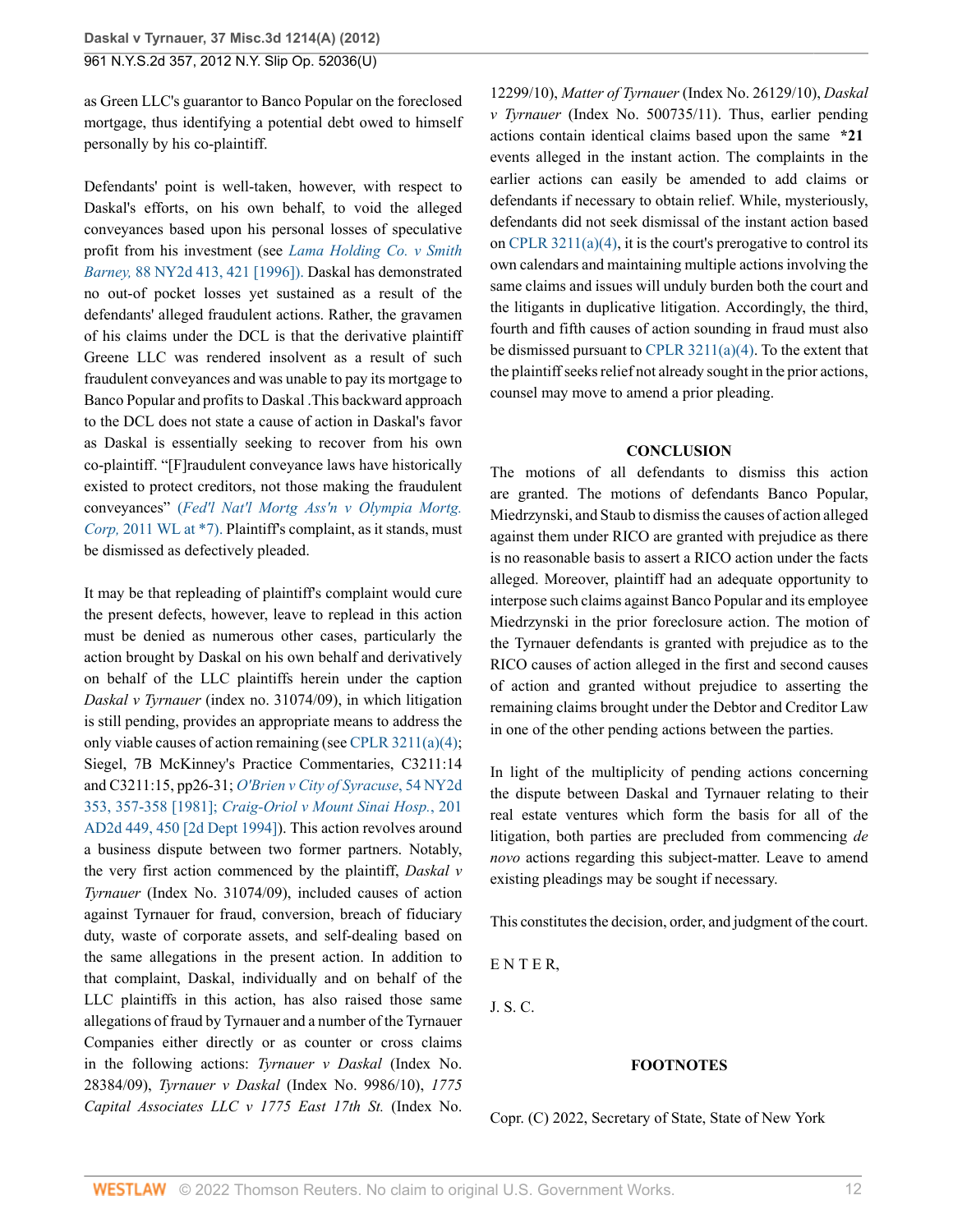### Footnotes

- <span id="page-12-0"></span>[1](#page-1-0) These facts, which are taken from plaintiff's first amended complaint, shall be assumed to be true for the purpose of this motion to dismiss (see Simkin v Blank[, 19 NY3d 46, 52 \[2012\]\).](http://www.westlaw.com/Link/Document/FullText?findType=Y&pubNum=7048&cite=19NY3D46&originatingDoc=Ifc6eea031f9d11e2b66bbd5332e2d275&refType=RP&fi=co_pp_sp_7048_52&originationContext=document&vr=3.0&rs=cblt1.0&transitionType=DocumentItem&contextData=(sc.UserEnteredCitation)#co_pp_sp_7048_52)
- <span id="page-12-1"></span>[2](#page-3-0) Tyrnauer had allegedly entered into an agreement with Reichman, whereby he was to purchase the 57th Street property to build a three-story condominium, using his company WTC Construction, and WTC Construction also was to provide services to build Reichman's house on the other half of the property lot at 1236 57th Street.
- <span id="page-12-2"></span>[3](#page-3-1) These properties are owned by 1775 East 17th St., LLC and 1584 Fulton LLC, respectively. There are no other allegations regarding 1775 East 17th St., LLC, on whose behalf (along with 1584 Fulton LLC and himself as an individual) Daskal purports to bring this action. Plaintiff further alleges that Daskal and Tyrnauer were each 50% owner of 1584 Fulton LLC, which was formed to develop the Fulton Street property. Plaintiff claims that in early 2009, Banco Popular advised Tyrnauer that because of project delays, it was reducing the amount of the loan for the Greene Project by \$2,000,000, and that Tyrnauer told Daskal that he would borrow money against his home to make up the shortfall, but that such loan would need to be secured by a \$1,000,000 mortgage on the Fulton Street property. While Daskal executed a mortgage in favor of Tyrnauer against the Fulton Street property, which has never been recorded, Tyrnauer never provided the \$1,000,000 in additional money to the Greene Project. There are no allegations that 1584 Fulton LLC has suffered any actual loss as a result of such mortgage though it is possible that plaintiff seeks to void the mortgage he executed.
- <span id="page-12-3"></span>[4](#page-4-0) In the complaint, plaintiff claims, in addition to allegations with respect to the Greene Project, that Tyrnauer used his entities to defraud others. Plaintiff alleges that Pincus Rand (Rand) owned Spencer Court Holdings LLC (Spencer Court Holdings), which was formed to develop the Spencer Court Project and that WTC Construction was hired to perform the work for this project. Plaintiff asserts that Spencer Court Holdings took out a construction loan of \$6,710,000 to fund this project from Chinatrust Bank, and that Tyrnauer engaged in a scheme with respect to the Spencer Court loan similar to that engaged in with respect to the Greene Project. Specifically, plaintiff alleges that WTC Construction submitted false documents to Chinatrust for the draw down of the construction loan for the Spencer Court Project.

The complaint also seeks to analogize allegations related to the Greene Project to a development to be built in Philadelphia, Pennsylvania at 101-115 Spring Garden Street (the Philadelphia Project), about which, in or about October 2004, Tyrnauer approached Mordechai Lev and several others (the Lev group). The Lev group allegedly agreed to invest approximately \$2.4 million to acquire a 50% interest in that development and paid \$1,905,202.81 into the Philadelphia Project. Before construction began, however, Tyrnauer told the Lev group that their investment was actually a loan and that they had no ownership interest in the Philadelphia Project. The Lev group filed an action in the Supreme Court, Kings County (index No. 4241/06), seeking to enjoin any sale of the property. Thereafter, the Lev group and Tyrnauer agreed to have their dispute resolved in a rabbinical court, which, on February 8, 2007, found that the Lev group was entitled to the return of its \$1.9 million within 90 days, or a 50% interest in 101-115 Spring Garden Street LLC and a 38% interest in 101-115 Spring Garden Street. Plaintiff asserts that soon after the rabinical court issued its decision, Tyrnauer entered into a \$1.5 million mortgage on the Philadelphia Project with Reichman as the mortgagee. Plaintiff contends that \$1.5 million was the price paid to Reichman by Tyrnauer for a 50% interest in the 57th Street property. Although Reichman filed a mortgage release dated in September 2007, plaintiff asserts that the Reichman mortgage, which was transmitted by mail from New York to Philadelphia, was an attempt to defraud the Lev group.

Plaintiff's allegations regarding the Spencer Court Project and the Lev group are stated "upon information and belief" and the plaintiff acknowledges that his companies "were not parties to these other frauds and accordingly have limited information about their circumstances." Both Lev v Tyrnauer (Index No. 4241/06), and the petition to confirm an arbitration award stemming from that action, Lev v Tyrnauer (Index No. 29200/07), were before this court. After a Beth Din proceeding, plaintiff/petitioner Lev received an interest in the partnership controlling the Philadelphia Project and, upon consent of counsel for all of the parties, the petition to confirm the arbitration was withdrawn as moot on January 23, 2008.

<span id="page-12-4"></span>[5](#page-5-0) The other cases pending before this court are: Tyrnauer v Daskal (Index No. 28384/09), Daskal v Tyrnauer (Index No. 31074/09), Tyrnauer v Daskal (Index No. 9986/10), Matter of Tyrnauer (Index No. 26129/10), Daskal v Banco Popular (Index No. 4230/11), Daskal v Tyrnauer (Index No. 500735/11). However, on September 14, 2012, after this motion was fully submitted, 1775 East 17th St., purportedly at the sole direction of Daskal, filed a notice of removal of the dissolution action before this court, Matter of Tyrnauer (Index No. 26129/10), to the Eastern District of New York. The notice of